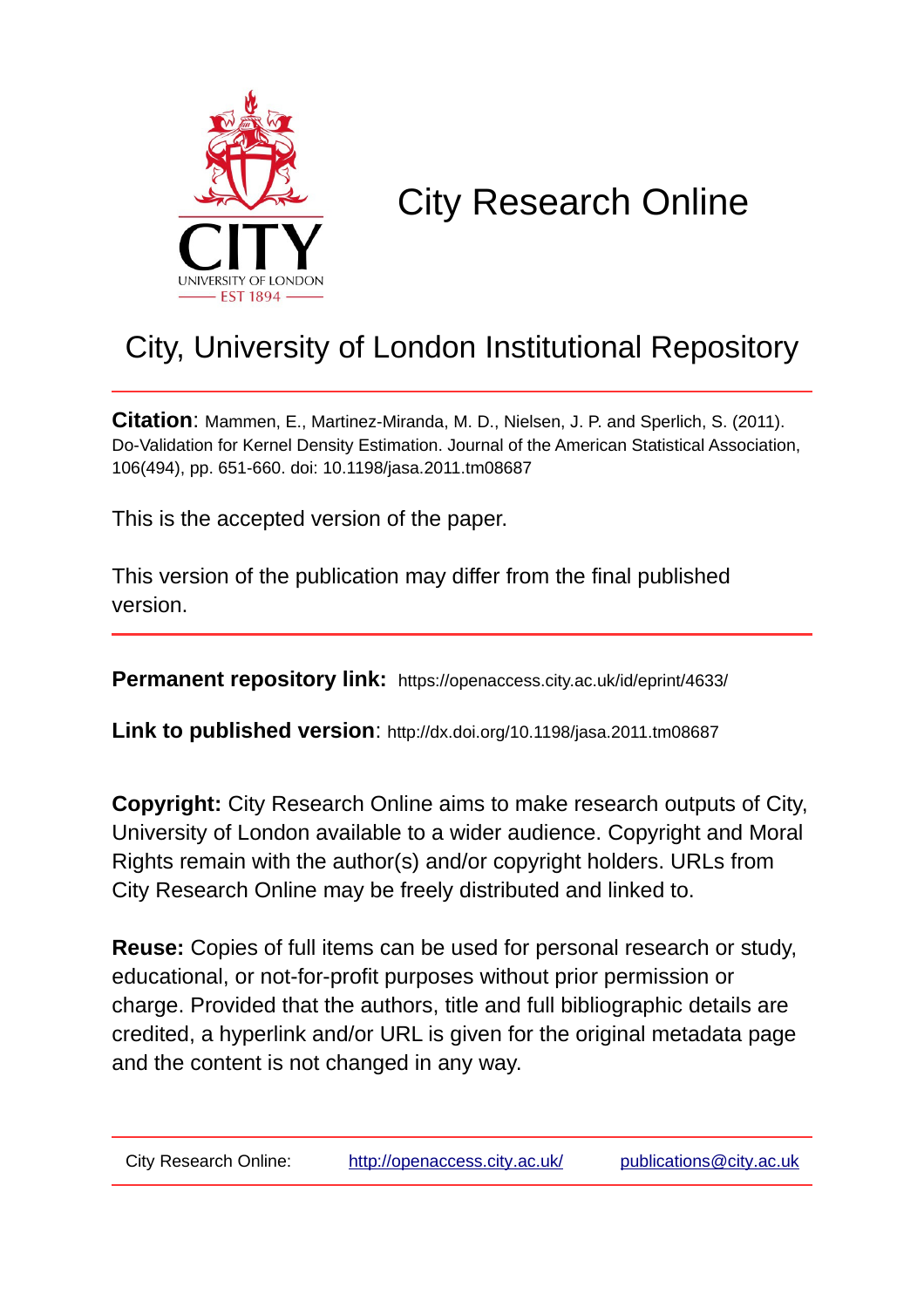# Do-validation for Kernel Density Estimation

#### **Enno Mammen**

Universität Mannheim, Abteilung Volkswirtschaftslehre

L7, 3-5, 68131-Mannheim

#### **Mar´ıa Dolores Mart´ınez Miranda**

Universidad de Granada, Departamento de Estadística e I.O.

Campus Fuentenueva, E - 18071 Granada

#### **Jens Perch Nielsen**

Cass Business School, City University

106 Bunhill Row, UK - London EC1Y 8TZ

#### **Stefan Sperlich**

Université de Genève, Département des sciences économiques

Bd du Pont d'Arve 40, CH - 1211 Genève 4

December 16, 2010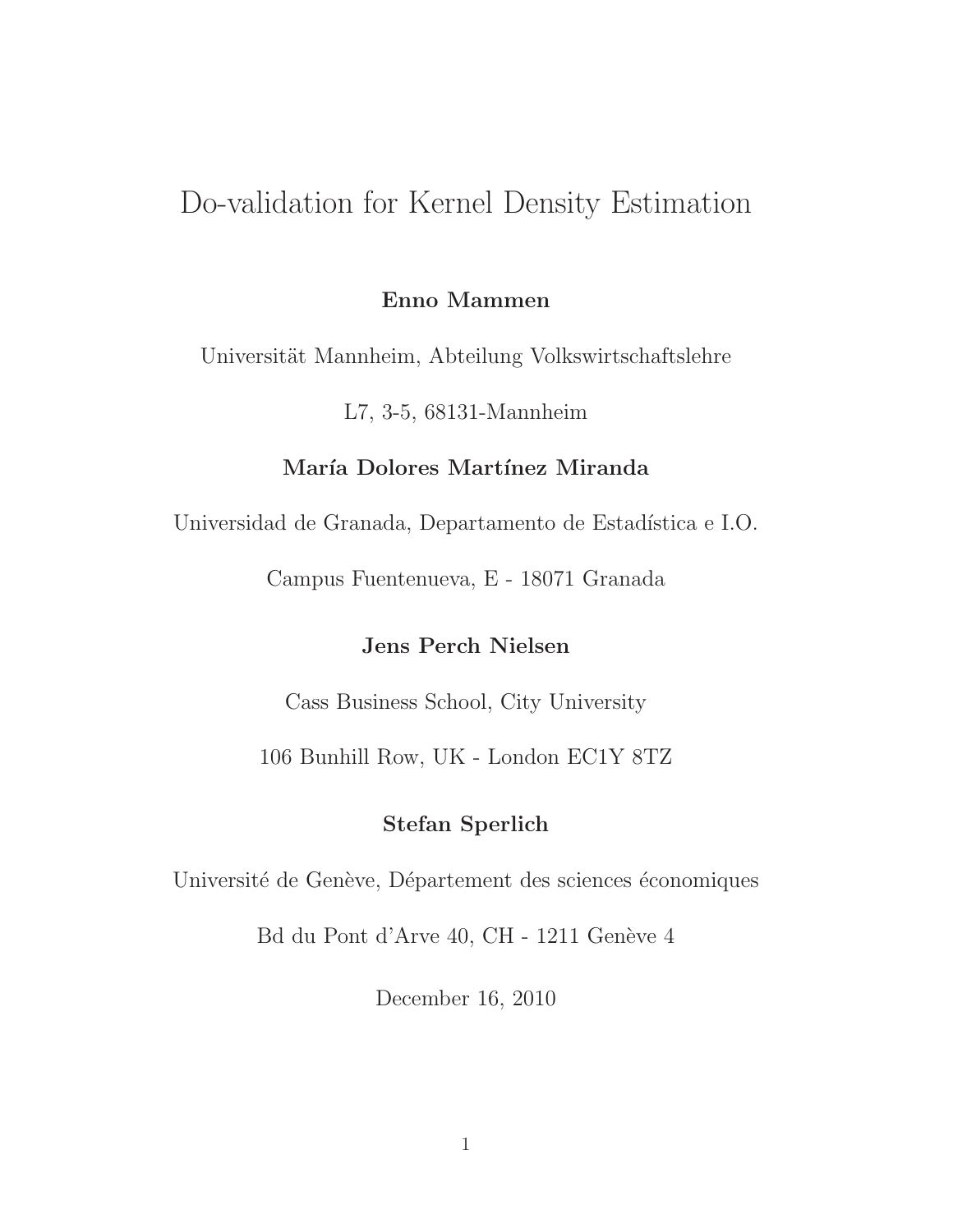#### **Abstract**

Bandwidth selection in kernel density estimation is one of the fundamental model selection problems of mathematical statistics. The study of this problem took major steps forward with the papers of Hall and Marron (1987) and Hall and Johnstone (1992). Since then focus seems to have been on various versions of implementing the so called plug-in method aimed at estimating the minimum mean integrated squared error (MISE). The most successful of these efforts still seems to be the plug-in method of Sheather and Jones (1991) or Park and Marron (1990) that we also use as a benchmark in this paper. In this paper we derive a new theorem deriving the asymptotic theory for linear combinations of bandwidths obtained from different selectors as e.g. direct and indirect crossvalidation and plug-in, where we take advantage of recent advances in the study of indirect cross-validation; see Hart and Yi (1998), Hart and Lee (2005) and Savchuk, Hart and Sheather (2010a,b). We conclude that the slow convergence of data-driven bandwidths implies that once asymptotic theory is close to that of plug-in then it is the practical implementation that counts. This insight led us to a bandwidth selector search with the symmetrized version of onesided cross-validation as a clear winner.  $<sup>1</sup>$ </sup>

**Keywords:** bandwidth choice, cross-validation, plug-in, nonparametric estimation.

<sup>&</sup>lt;sup>1</sup>We acknowledge very helpful comments from two anonymous referees and the editors. This research was financially supported by knowledge company Festina Lente, the Spanish Ministerio de Educacion y Ciencia, projects MTM2008-03010/MTM, and the Deutsche Forschungsgemeinschaft (DFG), Projects FOR916, and MA1026/10-2.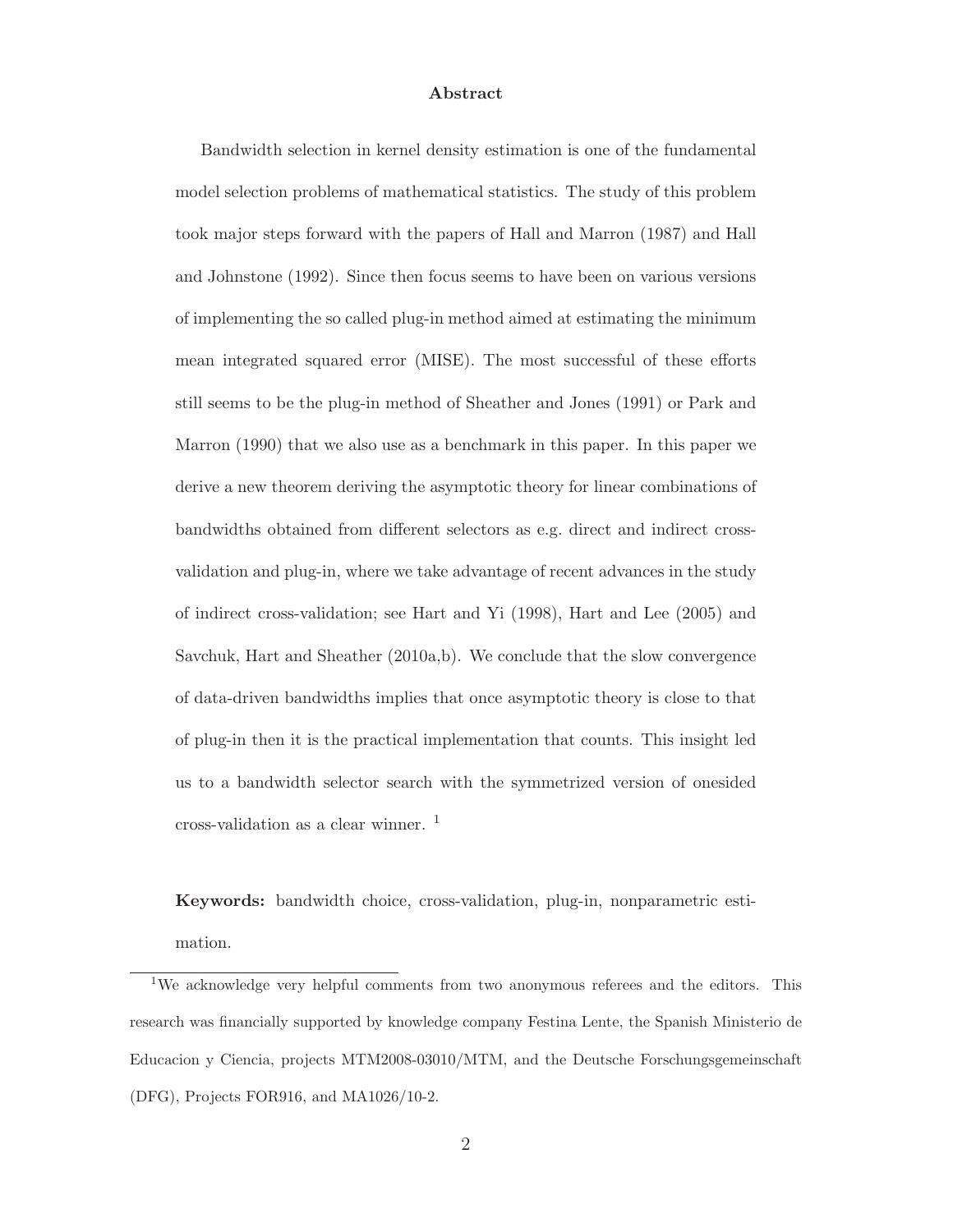## **1 Introduction**

Standard (least-squares) cross-validation was proposed by Rudemo (1982) and Bowman (1984). The simplicity of its implementation and its intuitively appealing interpretation probably makes it the most popular automatic bandwidth selection method. Its practical data-driven flavor makes up for its lack of stability in the eyes of many practitioners. The lack of stability of standard cross-validation has been pointed out for both kernel density estimation and kernel regression estimation (Hall and Marron, 1987; Härdle, Hall and Marron, 1988). In Zychaluk and Patil (2008) it has been argued that instability of cross validation is often due to discretization effects. These drawbacks of standard cross-validation have motivated several studies on more stable bandwidth selectors, most of them related to the plug-in method (Biased crossvalidation by Scott and Terrell, 1987; smoothed cross-validation by Hall, Marron and Park, 1989; Sheather and Jones, 1991; the stabilized bandwidth selector rule by Chiu, 1991; the kernel contrast method of Ahmad and Ran, 2004; recent bootstrap methods, see Cao, 1993; among others). Better performance of plug-in has been questioned in Loader (1999). He points out that the value of the chosen bandwidth heavily depends on the arbitrary specification of pilot bandwidths and may be strongly biased in case of misspecification. Still quite recently, SiZer became a popular alternative, see Chaudhuri and Marron (1999), Godtliebsen, Marron and Chaudhuri (2002), and Hanning and Marron (2006). Note that SiZer does not search for an optimal datadriven bandwidth, but instead highlights for each bandwidth which features (of the density or regression) get detected.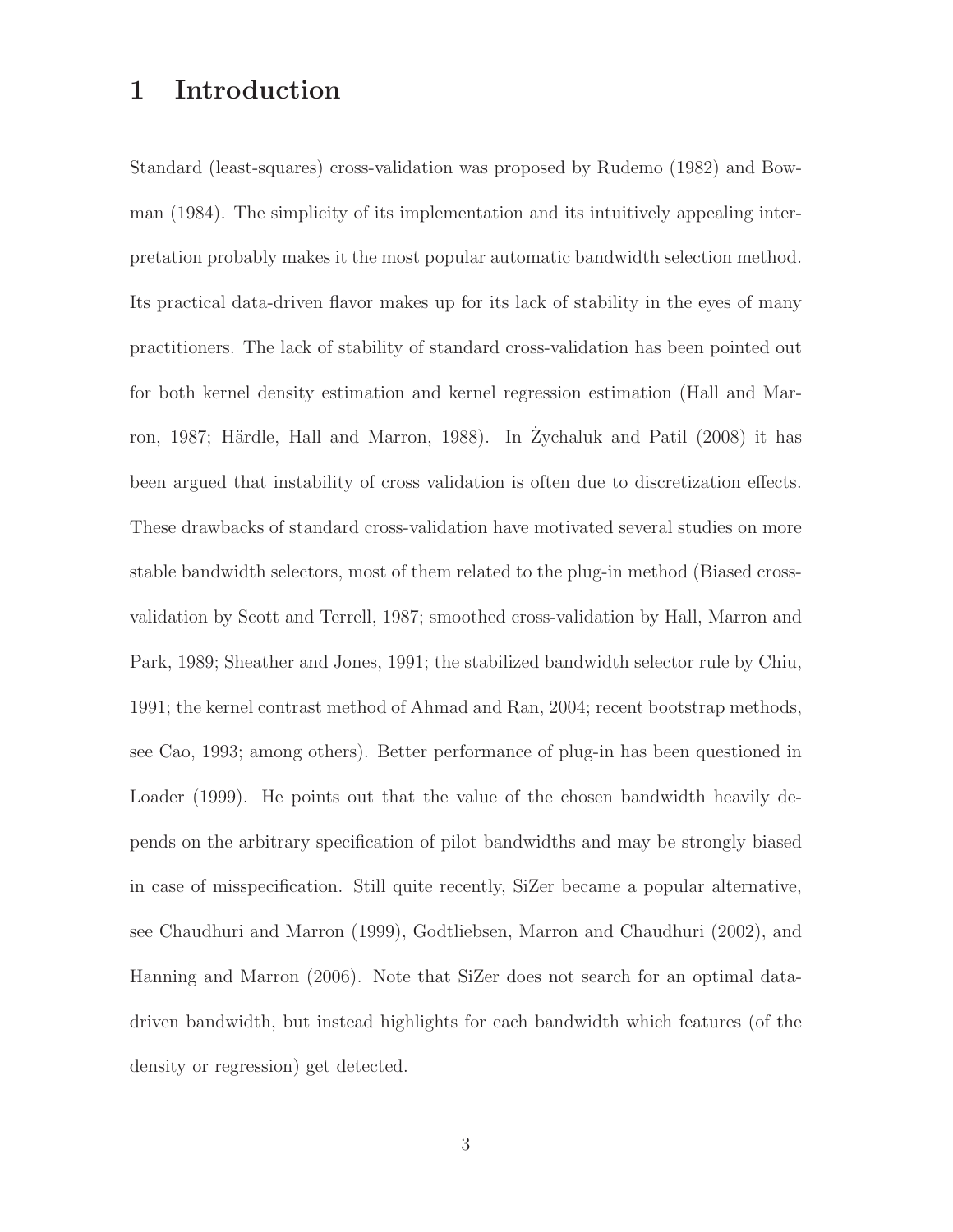Indirect cross-validation is another class of bandwidth selectors. These selectors make use of so-called selection kernels. A bandwidth is chosen for the selection-kernel estimator by cross-validation and this bandwidth is then rescaled by an appropriate factor to be suitable for the kernel estimator at hand, see Savchuk, Hart and Sheather (2010a). It has been argued that cross-validation is in particular performing well in harder estimation problems. Indirect Cross-validation makes use of this relation by choosing selection kernels for which bandwidth choice is a more difficult estimation problem, see e.g. Section 4 in Hart and Lee (2005) for this point. Appropriate selection kernels robustify the bandwidth choice against discretization effects and data rounding. For a detailed discussion, see Savchuk, Hart and Sheather (2010b). One version of the general principle of indirect cross-validation is onesided cross-validation. Onesided cross-validation was originally proposed by Hart and Yi (1998) for local linear regression. In Hart and Lee (2005) it was shown that in contrast to classical cross validation this approach is robust against spurious and nonspurious serial correlation. Onesided cross-validation was extended to our density case by Martínez-Miranda, Nielsen and Sperlich (2009).

In this paper we derive a new theorem on combinations of kernel density bandwidths and investigate its practical potential. This new theorem discusses the difference of the bandwidth selectors to  $h_{ISE}$  and  $h_{MISE}$  where  $h_{ISE}$  is the random bandwidth that minimizes the integrated squared error (ISE) and where  $h_{MISE}$  minimizes the mean integrated squared error (MISE). The theorem allows combinations of bandwidths from both direct and indirect cross-validation and can include bandwidth selectors as well that converge to  $h_{MISE}$  with a faster rate of convergence. While we have investi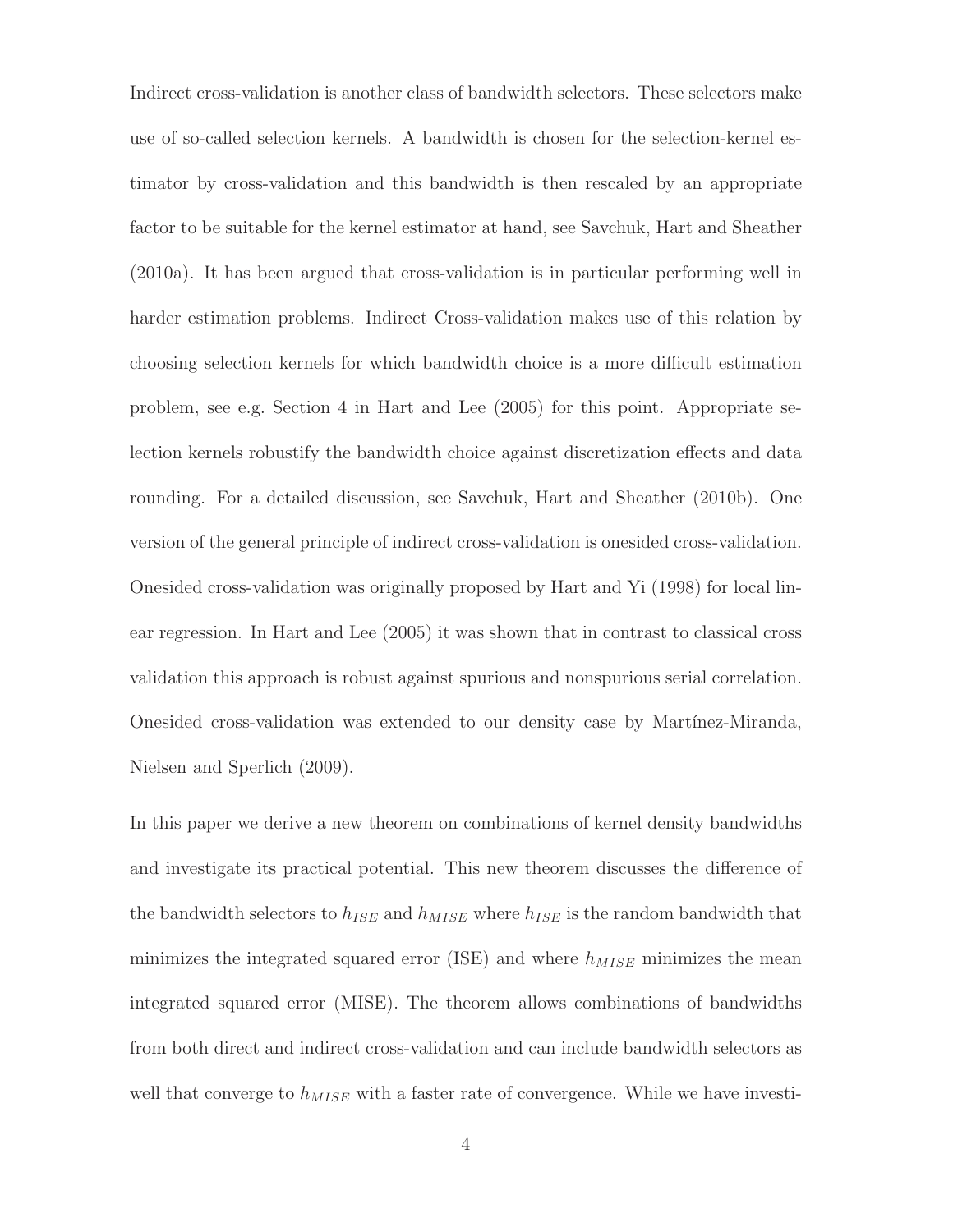gated a large class of combinations through simulation studies, we only present those six bandwidth combinations that are helpful for a better understanding of our overall conclusions. First we look at the asymptotically optimal combination of the standard cross-validation bandwidth and an asymptotically MISE optimal bandwidth. With the Epanechnikov kernel it turns out that the optimal combinations pick 1.21 times the plug-in bandwidth and place a negative weight of 0.21 on the cross-validation bandwidth. This is not surprising considering the well known negative correlation between the cross-validation and the plug-in bandwidth, see Hall and Marron (1987). When the combined bandwidth is compared to an asymptotically MISE optimal bandwidth it turns out that the kernel density estimator with MISE optimal bandwidth can have an increase in its expected ISE of up to 40 %, at least in the asymptotic limit. This asymptotic advantage of the combined bandwidth does not seem to describe what is going on in finite samples. Indeed, we have implemented the two bandwidth selectors with simulated data where we used a plug-in bandwidth along Sheather and Jones (1991) and in the simulations the kernel density estimator with the combined bandwidth behaved very poorly. The reason seems to be that plug-in estimators have a tendency to oversmooth in finite samples while standard crossvalidation is almost unbiased. The asymptotic optimal combination of plug-in and cross-validation suffers in practice from a tendency to oversmooth even more. From this study we learn that the slow convergence of bandwidth selection asymptotics has the consequence that we can not fully rely on theory when picking our practical bandwidth selector. To illustrate this point even more, we implemented the intuitive simple average of the plug-in bandwidth and the cross-validation bandwidth. This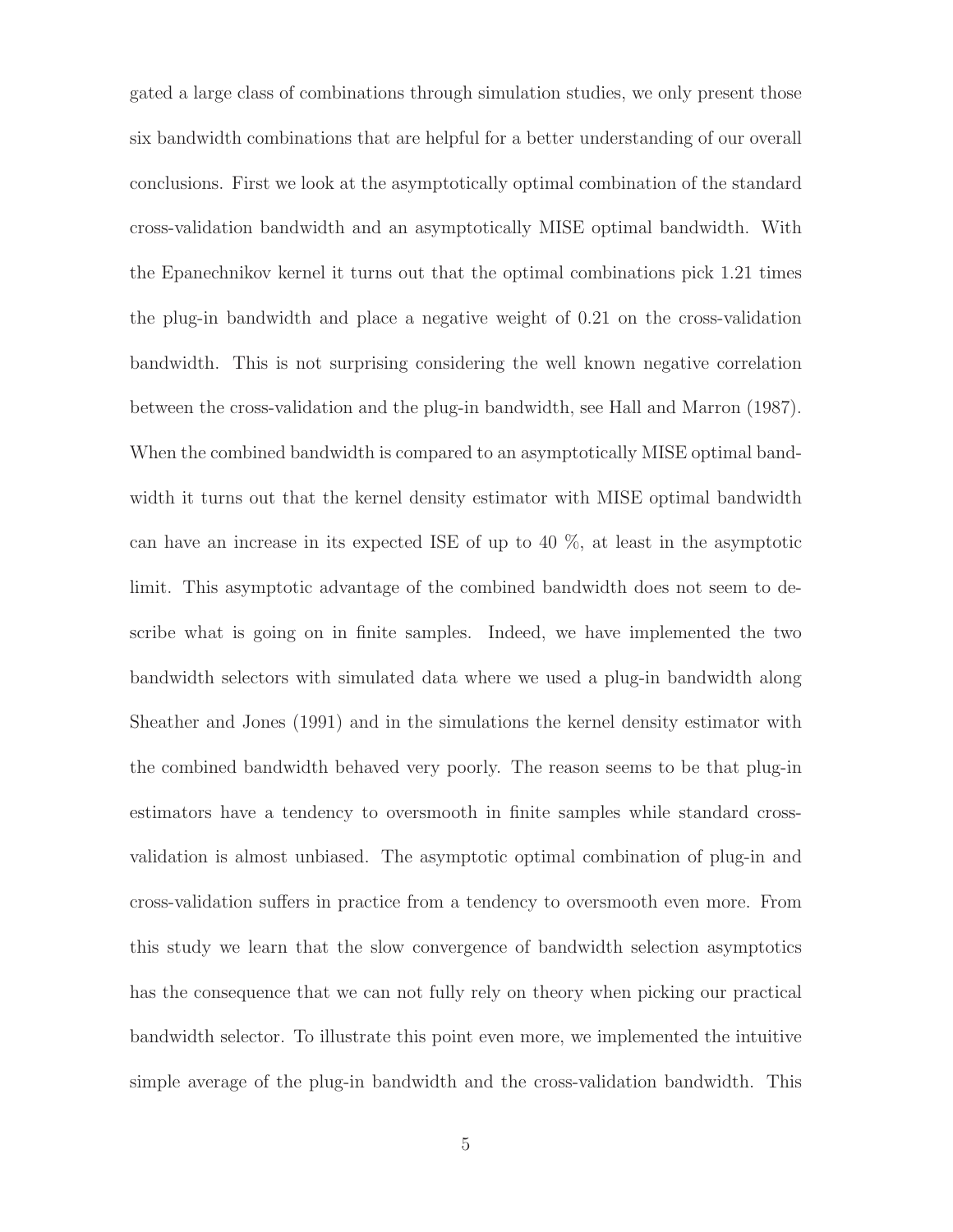simple combination is appealing because of the well known practical experience of plug-in bandwidths to oversmooth, while the almost unbiased cross-validation bandwidth sometimes have very bad performance because of undersmoothing. Therefore, intuition says that a simple average should improve both, which indeed turns out to be the case. The asymptotic performance of this simple average is much better than for ordinary cross-validation and only slightly worse than for the plug-in method. In practice it outperforms both. This insight led to a search for good finite sample performance of combinations of bandwidths with an asymptotic performance close to the plug-in method. The overall winner of this search was a simple combination of the right-sided and the left-sided versions of onesided cross-validation. We call this new bandwidth selector "do-validation" (double onesided cross-validation). The conclusion of this paper therefore suggests the do-validation bandwidth as an asymptotically well performing bandwidth selector with excellent finite sample properties.

The paper is organized as follows. In Section 2 we define a new class of combined cross-validation bandwidth selectors. In Section 3 theoretical properties of linear combinations of cross-validated bandwidths and a plug-in bandwidth are derived. In Sections 4 and 5 we consider six bandwidth selectors: the standard cross-validation  $h_{CV}$ , left and right onesided cross-validation  $h_{L,OSCV}$  and  $h_{R,OSCV}$ , do-validation  $h_{DO}$ , a plug-in bandwidth  $h_{PI}$  as an example of a bandwidth that is asymptotically equivalent to the MISE minimizing bandwidth  $h_{MISE}$ , an asymptotically optimal combination  $h_{mix1}$  of  $h_{CV}$  and  $h_{PI}$ , and finally the simple average  $h_{mix2}$  of  $h_{CV}$  and  $h_{PI}$ . For all our six considered bandwidths we consider their difference with the ISE optimal bandwidth  $h_{ISE}$ . The asymptotic variances of all these differences are sums of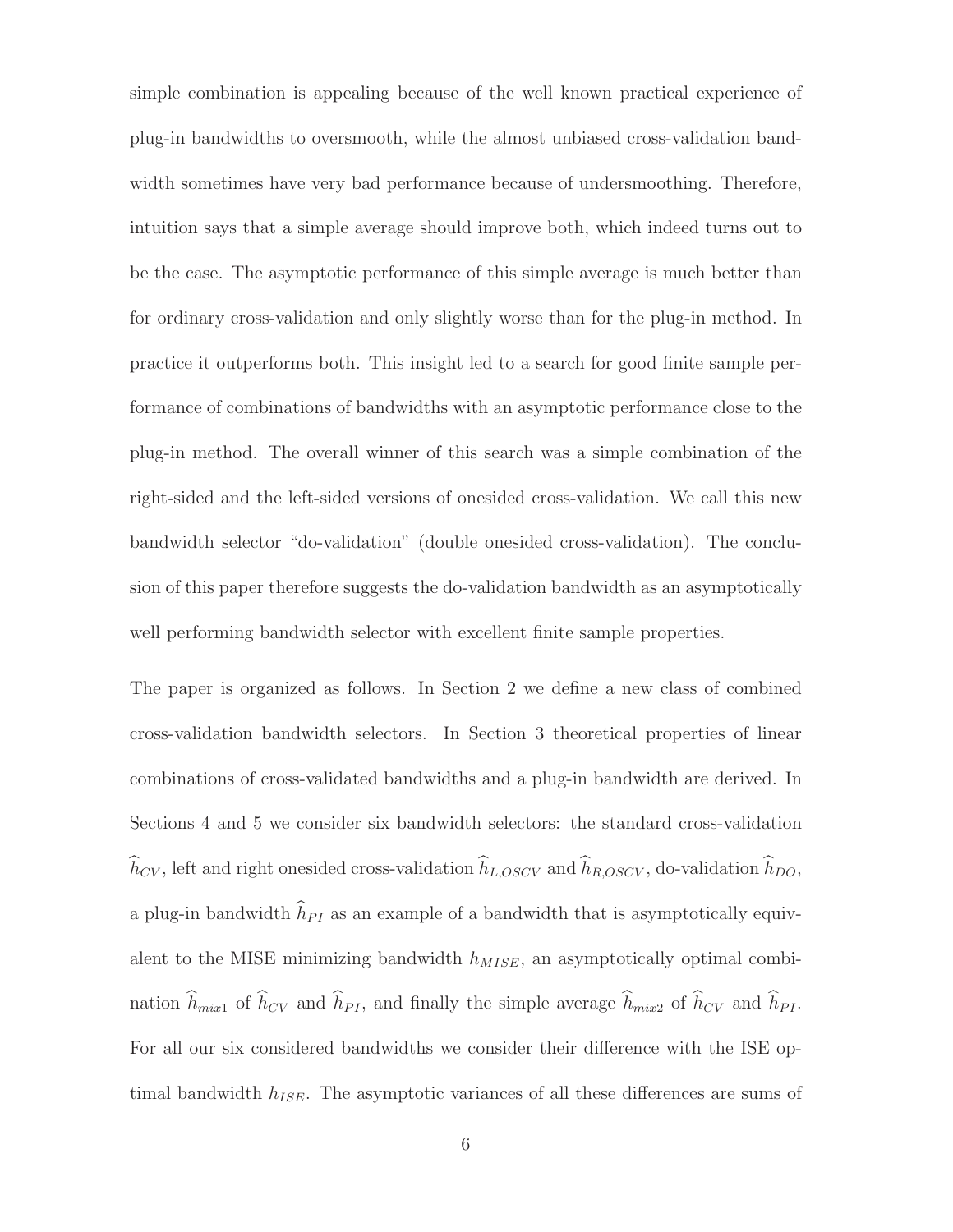two terms. All bandwidths have the same asymptotic first component. The second component varies with the different methods. While it is quite large for the crossvalidation method, it is less than one third of this value for all other methods. The exact asymptotic values become less important than the practical performance of the implementation at hand. This is one conclusion of Section 5 where we present results of a finite sample study where do-validation  $h_{DO}$  comes out as the best of the considered methods. Another conclusion is that combinations of certain bandwidths can improve a lot in ISE compared to their individual performance.

# **2 A general class of data-driven bandwidth estimators**

In this paper we consider a class of bandwidth selectors  $h$  that are constructed as weighted averages of cross-validation bandwidths  $h_j$ . The aim is to get a bandwidth with a small Integrated Squared Error (ISE) for the kernel density estimator

$$
\widehat{f}_{h,K}(x) = \frac{1}{nh} \sum_{i=1}^{n} K\left(\frac{X_i - x}{h}\right).
$$

The bandwidths  $h_j$  are based on the inspection of kernel density estimators  $f_{h,L_j}(x)$ ,  $1 \leq$  $j \leq J$ , for kernels  $L_j$  that fulfill  $L_j(0) = 0$ . For  $1 \leq j \leq J$  we define  $h_j$  by the crossvalidation method

$$
\widehat{h}_j = \arg\min_{h} \int \widehat{f}_{h,L_j}(x)^2 dx - 2n^{-1} \sum_{i=1}^n \widehat{f}_{h,L_j}(X_i). \tag{1}
$$

Note that because of  $L_j(0) = 0$  we do not need to use a leave-one-out version of  $f_{h,L_j}$ in the sum on the right hand side. For some weights  $w_i$  (not necessarily positive)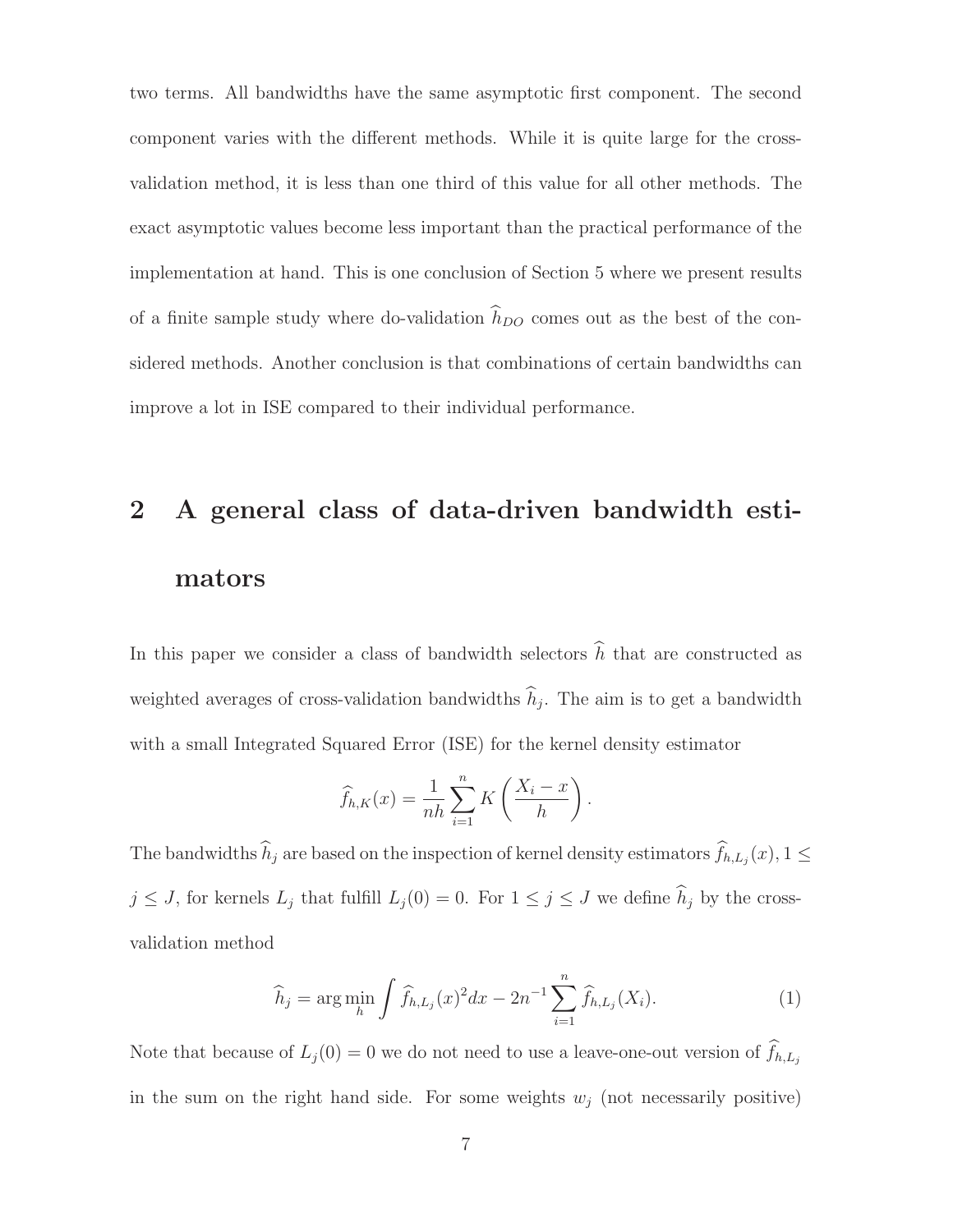with  $\sum_{j=1}^{J} w_j = 1$ , a new bandwidth selector  $\widehat{h}$  is defined by

$$
\widehat{h} = \sum_{j=1}^{J} w_j \left( \frac{R(K)}{\mu_2^2(K)} \frac{\mu_2^2(L_j)}{R(L_j)} \right)^{1/5} \widehat{h}_j
$$
\n(2)

where  $R(g) = \int g^2(x)dx$ ,  $\mu_l(g) = \int x^l g(x)dx$  for functions g and integers  $l \geq 0$ . The bandwidth  $h_j$  is a selector for the kernel  $L_j$ . After multiplying with the factor  $(R(K)\mu_2^2(L_j))^{1/5}(\mu_2^2(K) R(L_j))^{-1/5}$  it becomes a selector for the kernel K. This follows from classical smoothing theory and has been used at many places in the discussion of bandwidth selectors.

Our class of bandwidth selectors contains the classical cross-validation bandwidth selector as one example with  $J = 1$  and  $L_1(u) = K(u)\mathbf{1}(u \neq 0)$ . If one uses a leave-one-out version of (1), one would replace  $\hat{f}_{h,L_j}(X_i)$  by  $n(n-1)^{-1}\hat{f}_{h,L_j}(X_i)$  in the second term on the right hand side of (1). This change is asymptotically negligible and does not lead to obvious changes in the finite sample performance. Furthermore, there is a difference if two observations have the same value. Under our assumptions this happens only with zero probability. Thus, our discussion carries over without changes to leave-one-out versions of our proposal.

Our main proposal from the general class (2) is do-validation. It is based on the combination of left and rightsided cross-validation. Onesided cross-validation (OSCV hereafter) has been proposed by Martínez-Miranda, Nielsen and Sperlich (2009) for kernel density estimation. In their implementation they make use of the local linear kernel density estimator (Jones, 1993; and Cheng 1997a, 1997b). For a kernel density estimator  $f_{h,M}$  with kernel M the local linear kernel density estimator can be defined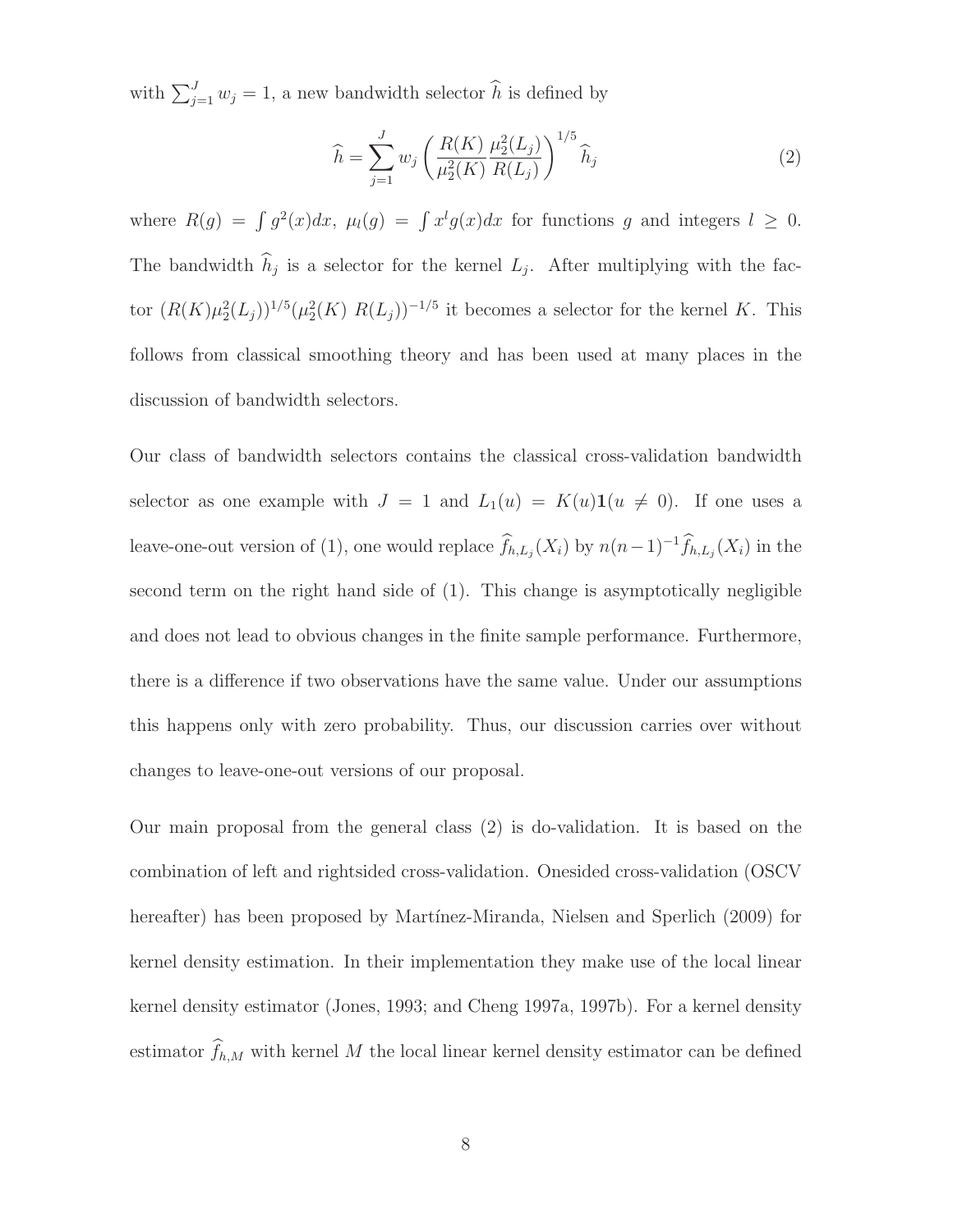as kernel density estimator  $f_{h,M^*}$  with "equivalent kernel"  $M^*$  given by

$$
M^*(u) = \frac{\mu_2(M) - \mu_1(M)u}{\mu_0(M)\mu_2(M) - \mu_1^2(M)}M(u).
$$
\n(3)

In onesided cross-validation the basic kernel  $M(u)$  is chosen as  $2K(u)1_{(-\infty,0)}$  (leftsided cross-validation) and  $2K(u)1_{(0,\infty)}$  (rightsided cross-validation). This results in the following equivalent kernels

$$
K_L(u) = \frac{\mu_2(K) + u\mu_1^*(K)}{\mu_2(K) - (\mu_1^*(K))^2} 2K(u) \mathbf{1}_{(-\infty,0)},
$$
\n(4)

$$
K_R(u) = \frac{\mu_2(K) - u\mu_1^*(K)}{\mu_2(K) - (\mu_1^*(K))^2} 2K(u)\mathbf{1}_{(0,\infty)},
$$
\n(5)

with  $\mu_1^*(K) = \int_0^\infty uK(u)du$ . Here we have assumed that the kernel K is symmetric. The left-OSCV criterion  $(OSCV<sub>L</sub>)$  is defined by

$$
OSCV_L(h) = \int \hat{f}_{h,K_L}^2(x)dx - 2n^{-1} \sum_{i=1}^n \hat{f}_{h,K_L}(X_i),
$$
\n(6)

with  $h_L$  as its minimizer; and the left-OSCV bandwidth is calculated from  $h_L$  by

$$
\widehat{h}_{L,\mathrm{OSCV}} = \widehat{\mathrm{Ch}}_L,
$$

where

$$
C = \left(\frac{R(K)}{\mu_2^2(K)} \frac{\mu_2^2(K_L)}{R(K_L)}\right)^{1/5},\tag{7}
$$

see Martínez-Miranda, Nielsen and Sperlich (2009).

In exactly the same way we define the right-OSCV criterion,  $OSCV_R$ , except that  $f_{h,K_L}$  in (6) is replaced by  $f_{h,K_R}$ . The right-OSCV bandwidth is calculated by  $h_{R,OSCV} = Ch_R$ , where C is the same as in (7) and  $h_R$  is the minimizer of  $OSCV_R$ .

Onesided cross-validation does not work in a local constant version, i.e. with the choice  $K_L(u)=2K(u)\mathbf{1}_{(-\infty,0)}$  or  $K_R(u)=2K(u)\mathbf{1}_{(0,\infty)}$ . This holds because of the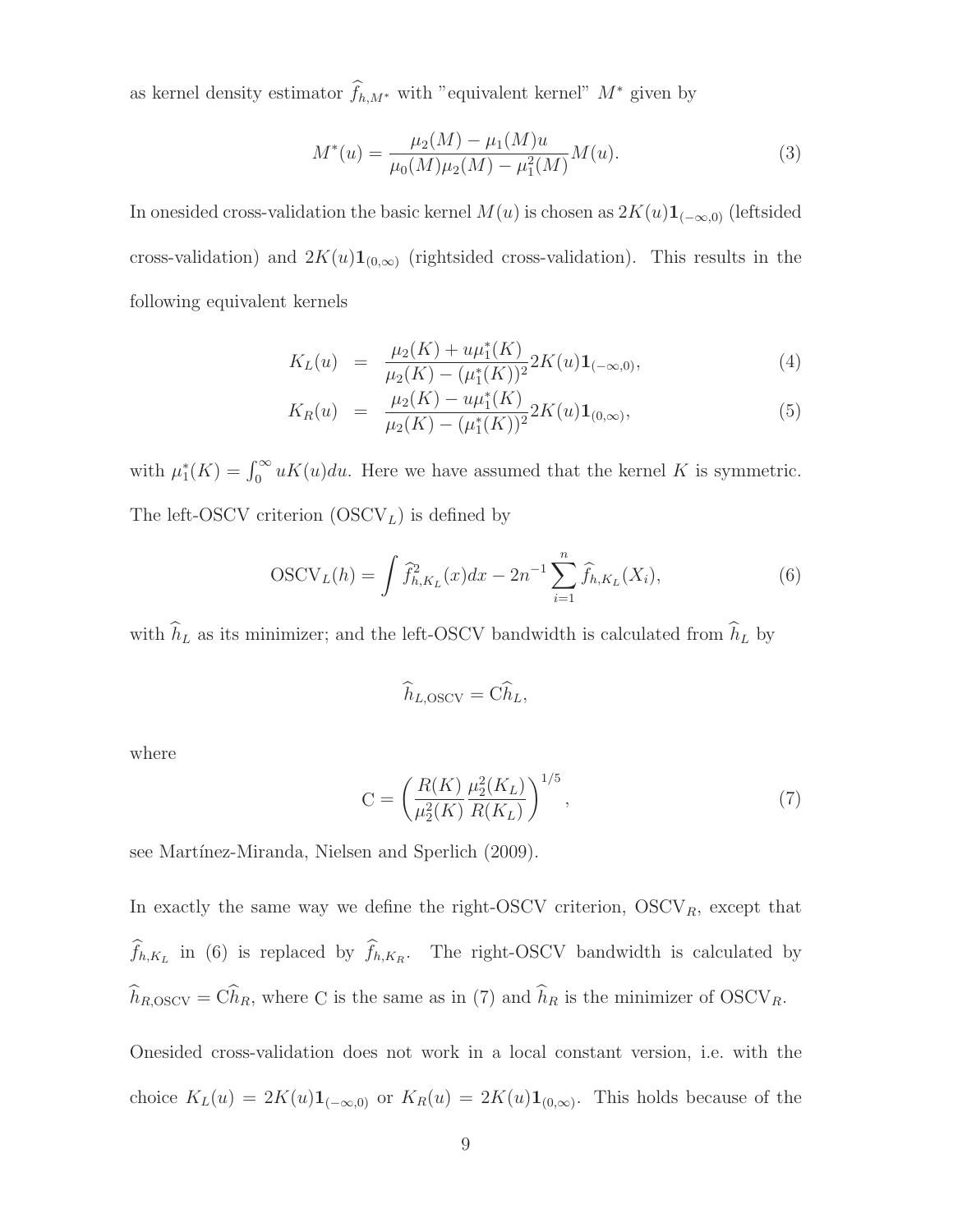inferior rate of convergence of the onesided local constant kernel density estimator. This was the reason why Martínez-Miranda, Nielsen and Sperlich (2009) suggested the use of local linear density estimation.

The do-validation selector  $h_{DO}$  is given by

$$
\widehat{h}_{DO} = \frac{1}{2} (\widehat{h}_{L,OSCV} + \widehat{h}_{R,OSCV}).
$$

Left-onesided cross-validation and right-onesided cross-validation are not identical in the local linear case because of differences in the boundary. However, asymptotically they are equivalent. As we will see in our simulations do-validation delivers a good stable compromise. It has the same asymptotic theory as each of the two onesided alternatives and a better overall finite sample performance.

#### **3 Asymptotic theory**

In this section we state an asymptotic result on the difference between a combined bandwidth selector  $h$ , defined in (2), with the MISE-optimal bandwidth  $h_{MISE}$  and the ISE-optimal bandwidth  $h_{ISE}$ ,

$$
h_{MISE} = \arg\min_{h} \mathbb{E}\left[\int \left(\widehat{f}_{h,K}(x) - f(x)\right)^2 dx\right],
$$

$$
h_{ISE} = \arg\min_{h} \left[\int \left(\widehat{f}_{h,K}(x) - f(x)\right)^2 dx\right].
$$

Under our assumptions, see below, it holds that  $h_{MISE} =$  $\left($   $R(K)$  $\mu_2^2(K)R(f'')$  $\setminus$ <sup>1/5</sup>  $n^{-1/5} +$  $o(n^{-3/10})$ .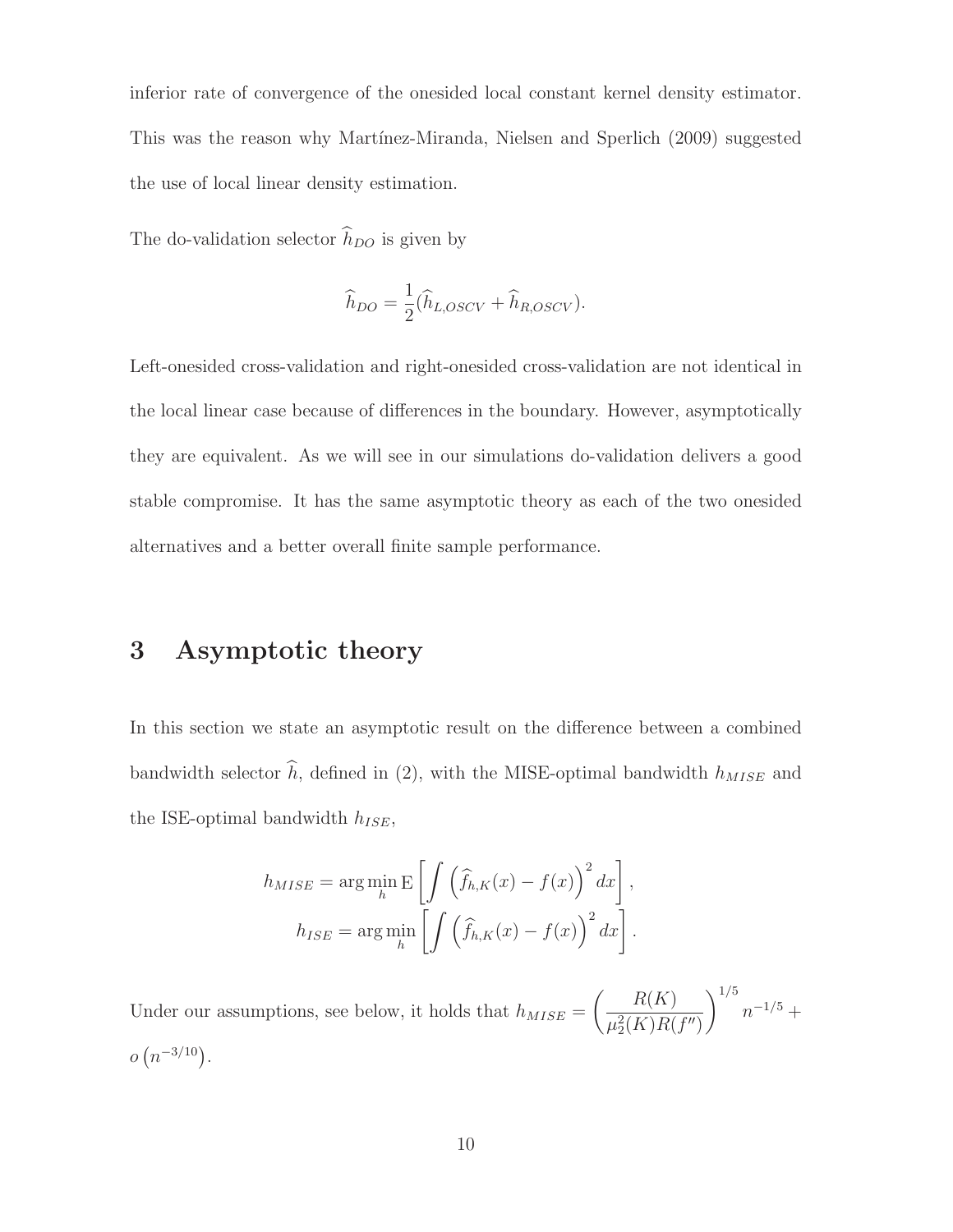We are also interested in  $h^*$ , with  $h^*$  being a combination with an asymptotical MISE-optimal bandwidth  $h_{MISE}$  defined by

$$
\widehat{h}^* = \sum_{j=2}^{J} w_j \left( \frac{R(K)}{\mu_2^2(K)} \frac{\mu_2^2(L_j)}{R(L_j)} \right)^{1/5} \widehat{h}_j + w_1 \widehat{h}_{MISE},\tag{8}
$$

where  $\sum_{j=1}^{J} w_j = 1$  and where  $\widehat{h}_{MISE}$  is a bandwidth selector with  $\widehat{h}_{MISE} = h_{MISE} +$  $o_P(n^{-3/10})$ . In the simulations we will choose  $\hat{h}_{MISE} = \hat{h}_{PI}$  where  $\hat{h}_{PI}$  is refers to a plug-in selector along Sheather and Jones (1991) and Park and Marron (1990), respectively.

We now state a theorem about the asymptotic distribution of  $h - h_{MISE}$ ,  $h - h_{ISE}$ and  $h^* - h_{ISE}$ . For this result we need the following assumptions:

- (A1) K and  $L_j$  ( $j = 1, ..., J$ ) are compactly supported. The kernels are continuous on  $I\!R$  – {0} and have one-sided derivatives that are Hölder continuous on  $I\!R$  i.e. there exist constants  $c, \delta > 0$  such that  $|g(x) - g(y)| \leq c|x - y|^{\delta}$  for  $x, y < 0$ or  $x, y > 0$  with g equal to K' or  $L'_j$   $(j = 1, ..., J)$ . The left- and rightsided derivatives differ at most on a finite set. For  $j = 1, ..., J$ ,  $L_j(0) = 0$ ,  $\int uL_j(u)du = 0$  and  $\int uK(u)du = 0$ .
- (A2) The density  $f$  is bounded and twice differentiable. The derivatives  $f'$  and  $f''$ are bounded and integrable. The second derivative is Hölder continuous with exponent  $\delta > \frac{1}{2}$ .

For do-validation condition  $(A1)$  is satisfied if the kernel K satisfies the required smoothness conditions. In particular, Assumption A1 allows kernels that are smooth inside their support but are not differentiable at the boundary of the support.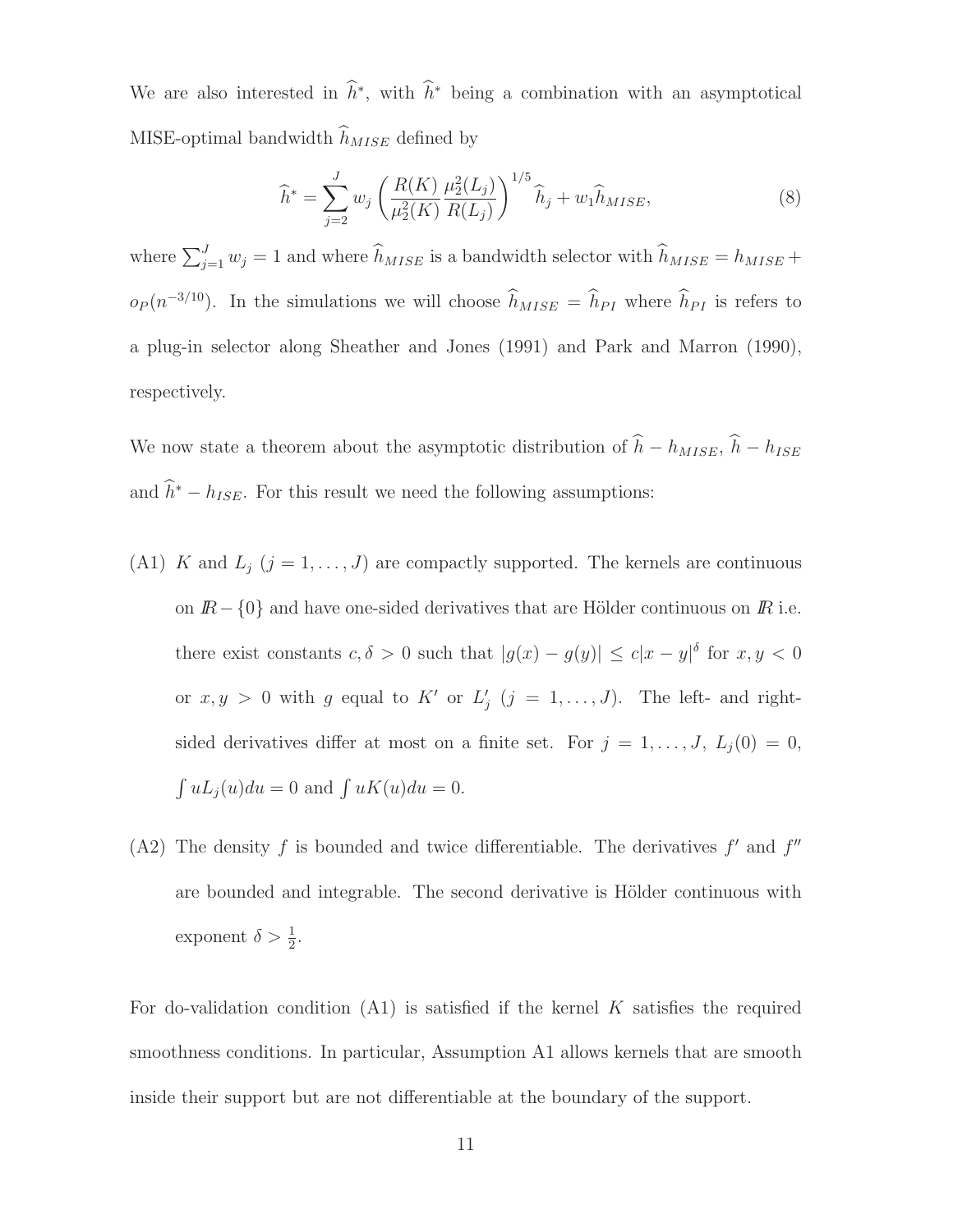**Theorem 1.** *Combination of bandwidths. Under A1, A2 the bandwidth selector*

- h *in (2) satisfies*

$$
n^{3/10}(\hat{h} - h_{ISE}) \rightarrow N(0, \sigma_1^2) \quad in \ distribution,
$$
\n(9)

$$
n^{3/10}(\widehat{h} - h_{MISE}) \rightarrow N(0, \sigma_2^2) \quad in \ distribution,
$$
\n(10)

*where*

$$
\sigma_k^2 = \frac{4}{25} R(K)^{-2/5} \mu_2^{-6/5}(K) R(f'')^{-8/5} \mathcal{V}(f'') \delta_k + \frac{1}{50} R(K)^{-7/5} \mu_2^{-6/5}(K) \times R(f'')^{-3/5} R(f) \int \left[ \delta_k H(u) - \sum_{j=1}^J w_j \left( \frac{R(K)}{R(L_j)} \right) H_j(u) \right]^2 du,
$$
\n
$$
(11)
$$

*with*

$$
V(f'') = \int f''^2(x)f(x)dx - \left(\int f''(x)f(x)dx\right)^2,
$$

$$
H(u) = 2 \int K(u+v)K(v)dv + 2 \int K(-u+v)K(v)dv
$$
  
+2 \int K(u+v)vK'(v)dv + 2 \int K(-u+v)vK'(v)dv,

$$
H_j(d_ju) = 2 \int L_j(u+v)L_j(v)dv + 2 \int L_j(-u+v)L_j(v)dv
$$
  
+2  $\int L_j(u+v)vL'_j(v)dv + 2 \int L_j(-u+v)vL'_j(v)dv$   
-2  $[L_j(u) + uL'_j(u) + L_j(-u) - uL'_j(-u)]$ ,

$$
d_j = \left(\frac{R(K)}{R(L_j)} \frac{\mu_2^2(L_j)}{\mu_2^2(K)}\right)^{-1/5}, \qquad \delta_k = \begin{cases} 1 & \text{for } k = 1, \\ 0 & \text{for } k = 2. \end{cases}
$$

For a choice of  $\hat{h}_{MISE}$  with  $\hat{h}_{MISE} = h_{MISE} + o_P(n^{-3/10})$ , the combination  $\hat{h}^*$  in (8)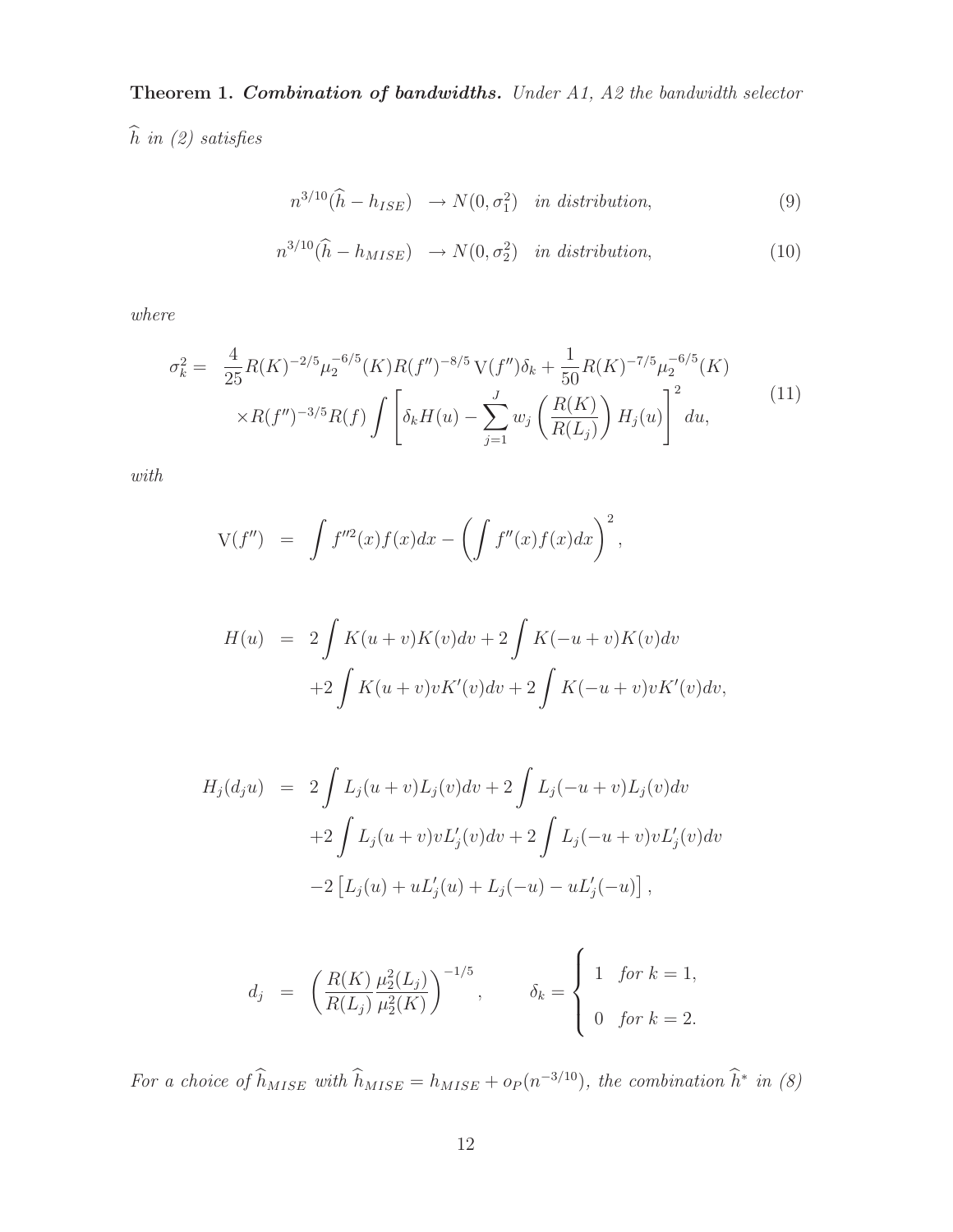*satisfies*

$$
n^{3/10}(\widehat{h}^* - h_{ISE}) \rightarrow N(0, \sigma_1^2) \quad in \, distribution,\tag{12}
$$

*with*  $\sigma_1^2$  *as in (11) but with*  $H_1 = 0$ *.* 

For the special choice  $J = 1, w_1 = 1$ , the asymptotic expansions in (9), (10) and (12) reduce to the classical results in Hall and Marron (1987), see their Theorem 2.1 and discussions in Section 2.3. Then, equation (12) implies an expansion for the difference between the ISE optimal bandwidth  $h_{ISE}$  and the MISE optimal bandwidth  $h_{MISE}$ and equations (9) and (10) compare the classical cross-validation bandwidth selector with these two target bandwidths.

Under additional smoothness assumptions on  $f$ , Hall and Johnstone (1992) discussed efficient estimation of the ISE-optimal bandwidth  $h_{ISE}$ . They showed that estimation of  $h_{ISE}$  is asymptotically equivalent to the estimation of  $R(f') = \int f'(x)^2 dx$ . Using an efficient estimator of  $R(f')$ , one gets an estimator  $\hat{h}$  of  $h_{ISE}$  such that  $n^{3/10}(\hat{h} - h_{ISE})$ has asymptotic variance  $\frac{4}{25}R(K)^{-2/5}\mu_2^{-6/5}(K)R(f'')^{-8/5}V(f'')$ . Thus, in our class of bandwidth selectors a bandwidth would achieve the optimality bound if

$$
\int \left[ H(u) - \sum_{j=1}^{J} w_j \left( \frac{R(K)}{R(L_j)} \right) H_j(u) \right]^2 du = 0.
$$
 (13)

We do not know if this can be achieved by appropriate choice of kernels  $L_j$  and weights  $w_j$ . In the next section we will discuss the size of the left hand side of (13) for some choices of the kernels  $L_j$  and weights  $w_j$ .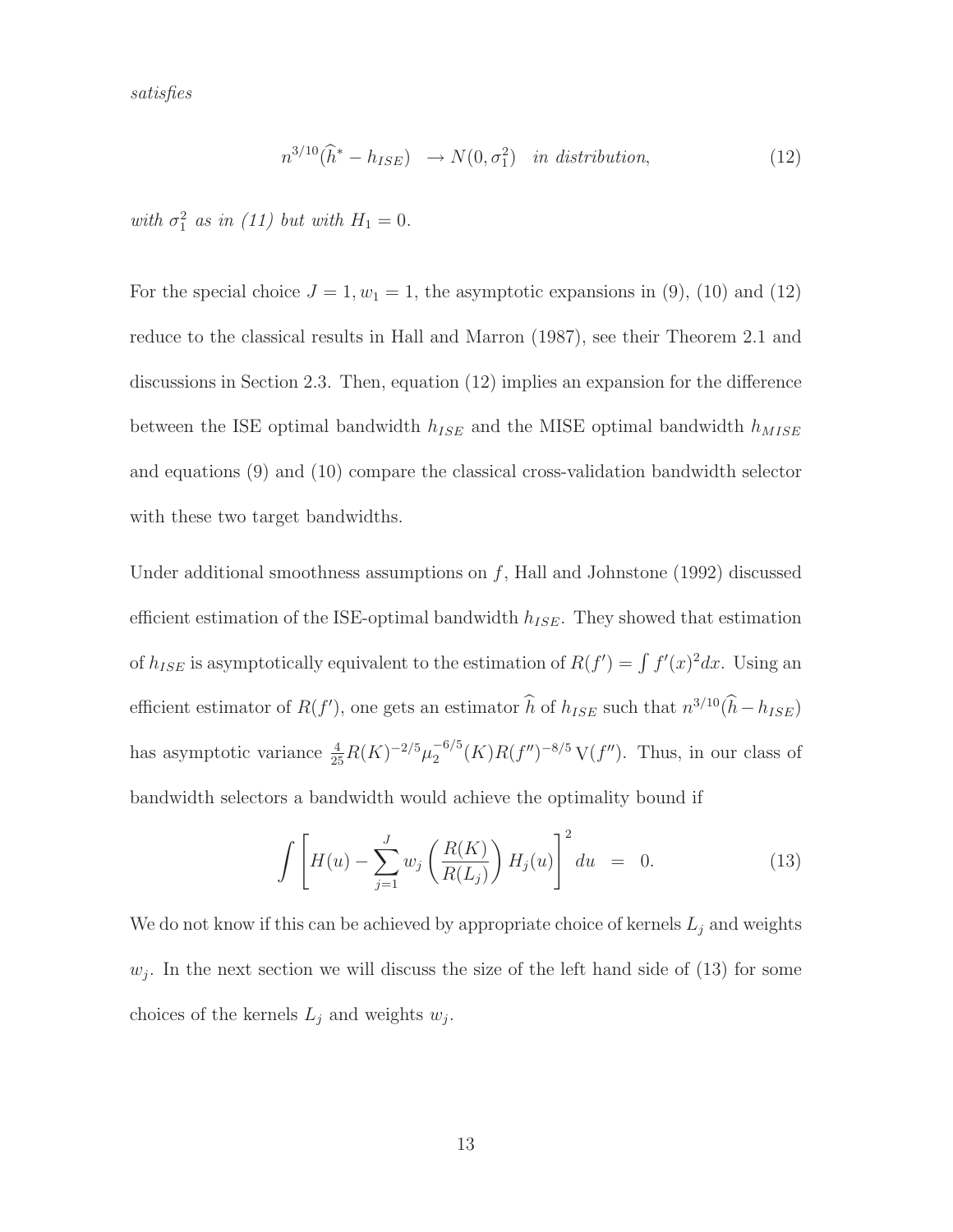#### **4 Six combinations of bandwidth selectors**

For given kernels K and  $L_j$   $(j = 1, ..., J)$  and a density f, we might explicitly calculate the components in the asymptotic variance in (11), for the just introduced class of bandwidth selectors (2), and also for the combinations (8). We look for good selectors, in the optimality sense of Hall and Johnstone (1992), i.e. bandwidths which, holding constant the first variance term in (11), have a small second term. Hall and Johnstone (1992) showed that an asymptotically achievable bandwidth exists where the second term is zero but they never pursued the issue any further and did not provide practical examples of such bandwidth selectors. In our search for good bandwidth selectors, we do for the first time provide a bandwidth selector with better asymptotic theory than the plug-in method, namely the optimal combination of plug-in (with weight  $w_1$ ) and classical cross-validation. Figure 1 shows up to a factor the graphs of the resultant second variance term in (11) against the weight for the Epanechnikov kernel. We plot the noisy term in a wide range including negative weights to get optimality (as we argued in Section 1 because of the known negative correlation between them). And indeed the optimum is achieved by weighting the plug-in bandwidth with  $w_1 = 1.21$  and cross-validation with  $w_2 = 1 - w_1 = -0.21$ . Such an optimal combination yields a second term in (11) of  $0.51C_{f,K}$  with  $C_{f,K}$  $\frac{1}{25}R(K)^{-7/5}\mu_2^{-6/5}(K)R(f'')^{-3/5}R(f)$ . With 0.72 $C_{f,K}$  an asymptotically MISE optimal bandwidth  $h_{MISE}$  has a second term that is about 40 per cent above the term of the combined bandwidth. Thus, asymptotically, the expected ISE can increase up to 40 per cent. For the quartic kernel we get weights  $w_1 = 1.37$  and  $w_2 = -0.37$ . Here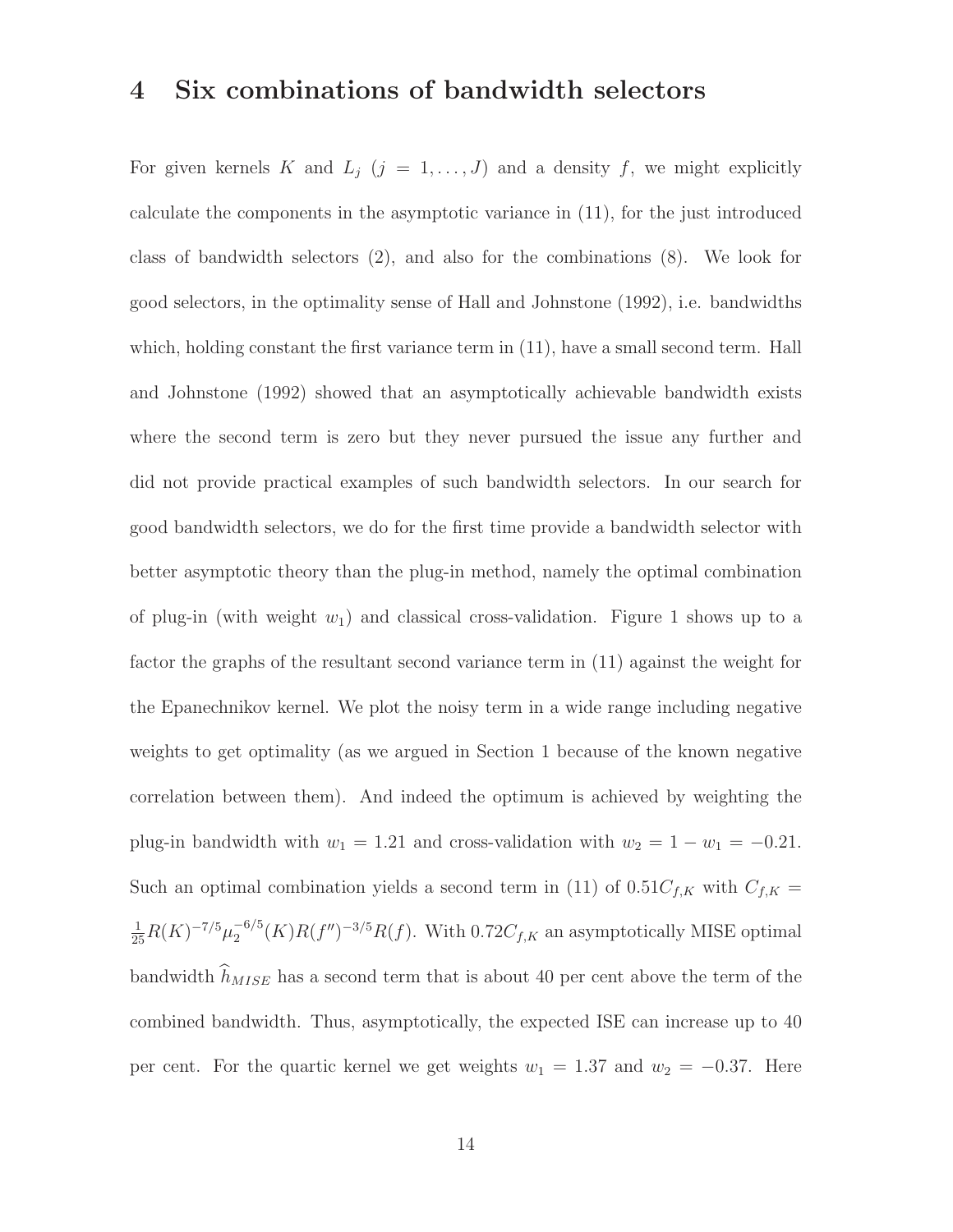the factor of the second term increases from 0.44 to 0.83. This gives an increase of expected ISE of up to 90 per cent. However, in the next section we will see that despite the excellent asymptotic properties these combined bandwidth selectors can show poor performance in finite samples.



Figure 1: *The factor*  $\frac{1}{2} \int \left[ H(u) - \sum_{j=1}^{J} w_j \left( \frac{R(K)}{R(L_j)} \right) \right]$  $R(L_j)$  $\Big\| H_j(u) \Big\|^2 du$  *of the second component of the asymptotic variance in (11). The factor is plotted for the combination of an asymptotical MISE optimal bandwidth with standard cross-validation. The density estimator is calculated with an Epanechnikov kernel. For the combined bandwidth the*  $factor$  is equal to  $\frac{1}{2} \int [w_1 H(u) - (1 - w_1) 4(K(u) + uK'(u))]^2 du$ . The optimal value *is achieved by weighting the plug-in bandwidth with*  $w_1 = 1.21$ *.* 

In the following display we show the asymptotic variances of  $n^{3/10}(\tilde{h} - h_{ISE})$  or  $n^{3/10}(\hat{h}^* - h_{ISE})$ , respectively (as given by expression (11)), for each of the following six bandwidths: onesided cross-validation  $h_{OSCV}$ , do-validation method  $h_{DO}$ , the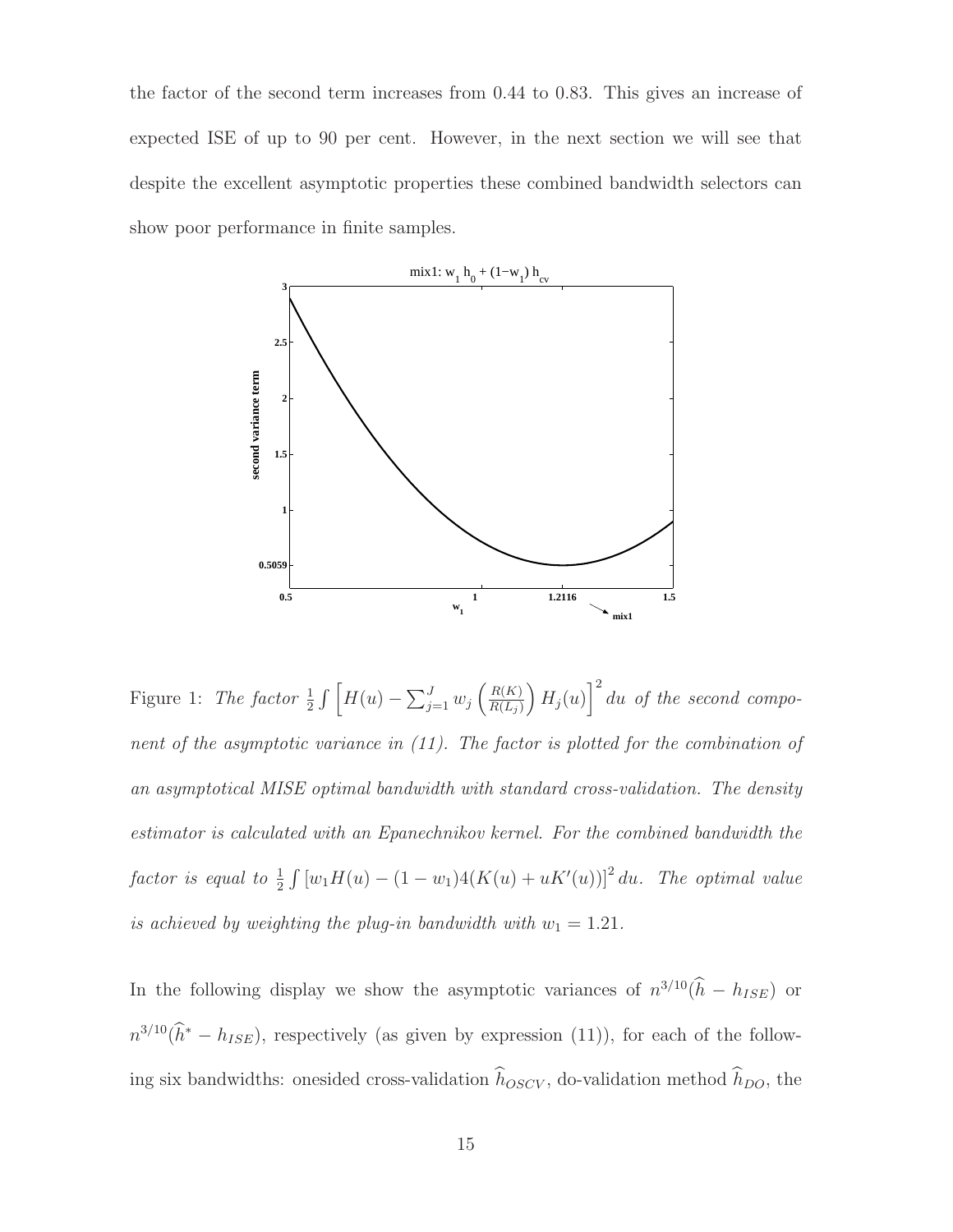standard cross-validation bandwidth  $h_{CV}$ , an asymptotical MISE optimal bandwidth  $h_{MISE}$ , and two combinations of  $h_{CV}$  and  $h_{MISE}$ . The first combination  $h_{mix1}$  is the optimal combination  $h_{mix1} = 1.2116h_{MISE} - 0.2116h_{CV}$ . The second one is the pragmatic average  $h_{mix2} = 0.5h_{MISE} + 0.5h_{CV}$ . The asymptotic variances of these bandwidths are given for the Epanechnikov kernel by:

$$
\sigma_{\text{OSCV}}^2 = C_{f,K} \left\{ 4R(K) \frac{V(f'')}{R(f'')R(f)} + 2.19 \right\}
$$
  
\n
$$
\sigma_{\text{DO}}^2 = C_{f,K} \left\{ 4R(K) \frac{V(f'')}{R(f'')R(f)} + 2.19 \right\}
$$
  
\n
$$
\sigma_{\text{CV}}^2 = C_{f,K} \left\{ 4R(K) \frac{V(f'')}{R(f'')R(f)} + 7.42 \right\}
$$
  
\n
$$
\sigma_{MISE}^2 = C_{f,K} \left\{ 4R(K) \frac{V(f'')}{R(f'')R(f)} + 0.72 \right\}
$$
  
\n
$$
\sigma_{\text{mix1}}^2 = C_{f,K} \left\{ 4R(K) \frac{V(f'')}{R(f'')R(f)} + 0.51 \right\}
$$
  
\n
$$
\sigma_{\text{mix2}}^2 = C_{f,K} \left\{ 4R(K) \frac{V(f'')}{R(f'')R(f)} + 2.89 \right\}
$$

with  $C_{f,K}$  as above. For the quartic kernel we get the same expressions with the constants 2.19, 2.19, 7.42, 0.72, 0.51, 2.89 replaced by 1.46, 1.46, 5.87, 0.83, 0.44, 2.63.

There are two components which inflate all the variances, but only the second term differs between selectors. We can observe a clear reduction in this second variance term in both onesided cross-validation and do-validation, compared with standard cross-validation. The asymptotic variance of asymptotical MISE optimal methods is lower than for all competitors with one exception: it is beaten by the optimal combination of itself with classical cross-validation. But as we will see in the next section, the asymptotic properties of all our considered bandwidths - except for classical cross-validation - are that good and at the same time that close to each other that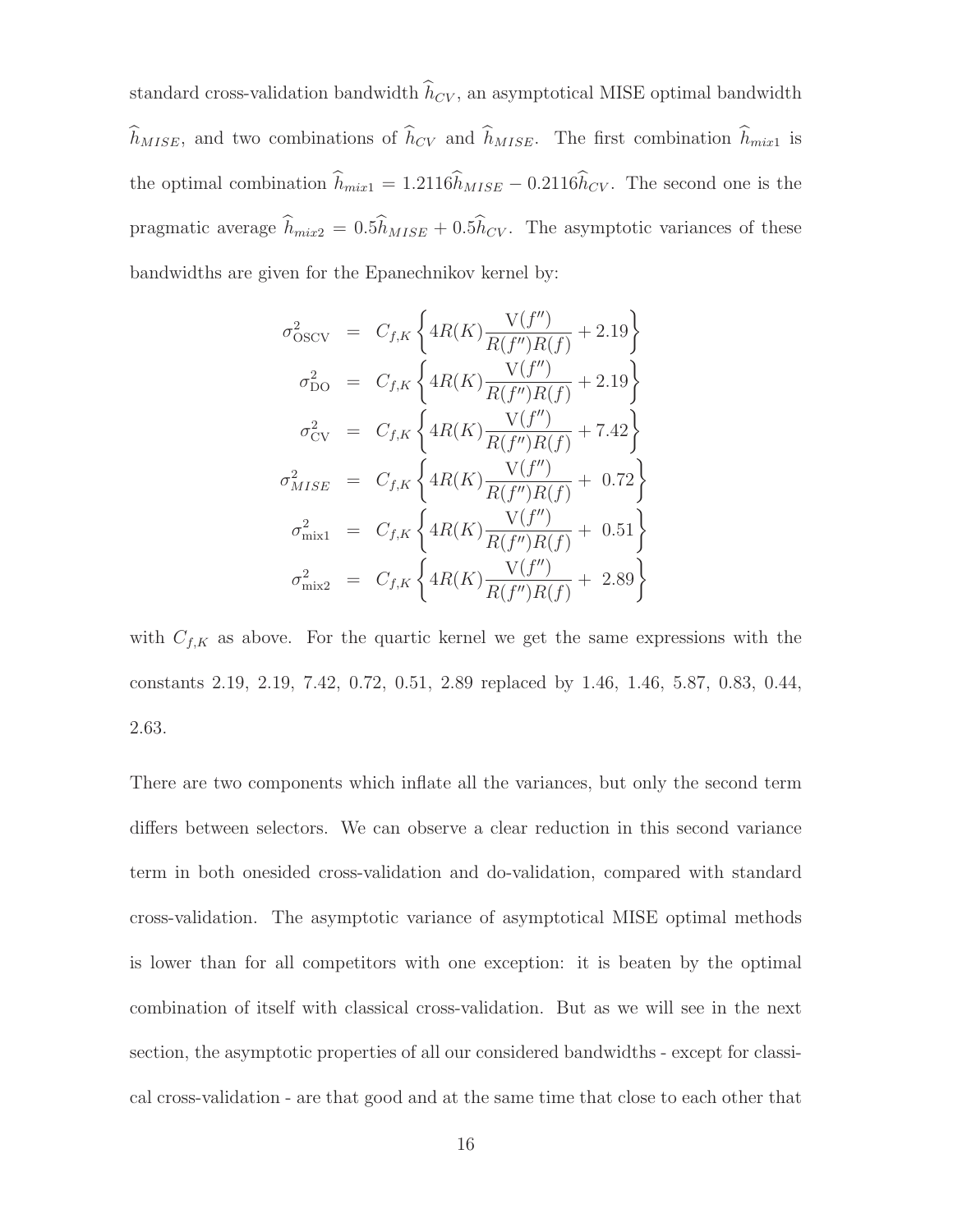in practice these differences become irrelevant. Now it is the numerical performance that matters.

#### **5 Finite Sample Performance**

The purpose of this section is to study the performance of the six bandwidths defined in Section 4 in finite samples, sometimes just of moderate size. As asymptotical MISE optimal bandwidth we use in the simulations a plug-in bandwidth  $h_{PI}$  as proposed by Sheather and Jones (1991); see also Park and Marron (1990). This plug-in bandwidthis calculated from the asymptotic expression of the MISE-optimal bandwidth,  $h_{MISE} \approx$  $\left($   $R(K)$  $\mu_2^2(K)R(f'')$  $\setminus$ <sup>1/5</sup>  $n^{-1/5}$ , where  $R(K)$  and  $\mu_2(K)$  are known, whereas  $R(f'')$ has to be estimated. We now describe the estimator  $R_{f''}$  that we used. In a first step we calculate a kernel density estimator of  $f''$  with bandwidth  $g_p$ . For the choice of  $g_p$  we take Silverman's rule of thumb bandwidth for Gaussian kernels, see Silverman (1986, page 48). In our implementation the standard deviation of  $X$  is estimated by the minimum of two methods: the empirical standard deviation  $s_n$  and the interquartile range  $IR_X$  divided by 1.34, i.e.  $g_S = 1.06 \text{ min}\{IR_X1.34^{-1}, s_n\}n^{-1/5}$ . As the quartic kernel  $K_Q$  comes close to the Epanechnikov but allows for estimating the second derivative, we normalize  $g_S$  by the factors of the canonical kernel (Gaussian to quartic) and adjust for the slower rate  $(n^{-1/9})$  needed to estimate second derivatives, i.e.

$$
g_p = g_s \frac{2.0362}{0.7764} n^{1/5 - 1/9} .
$$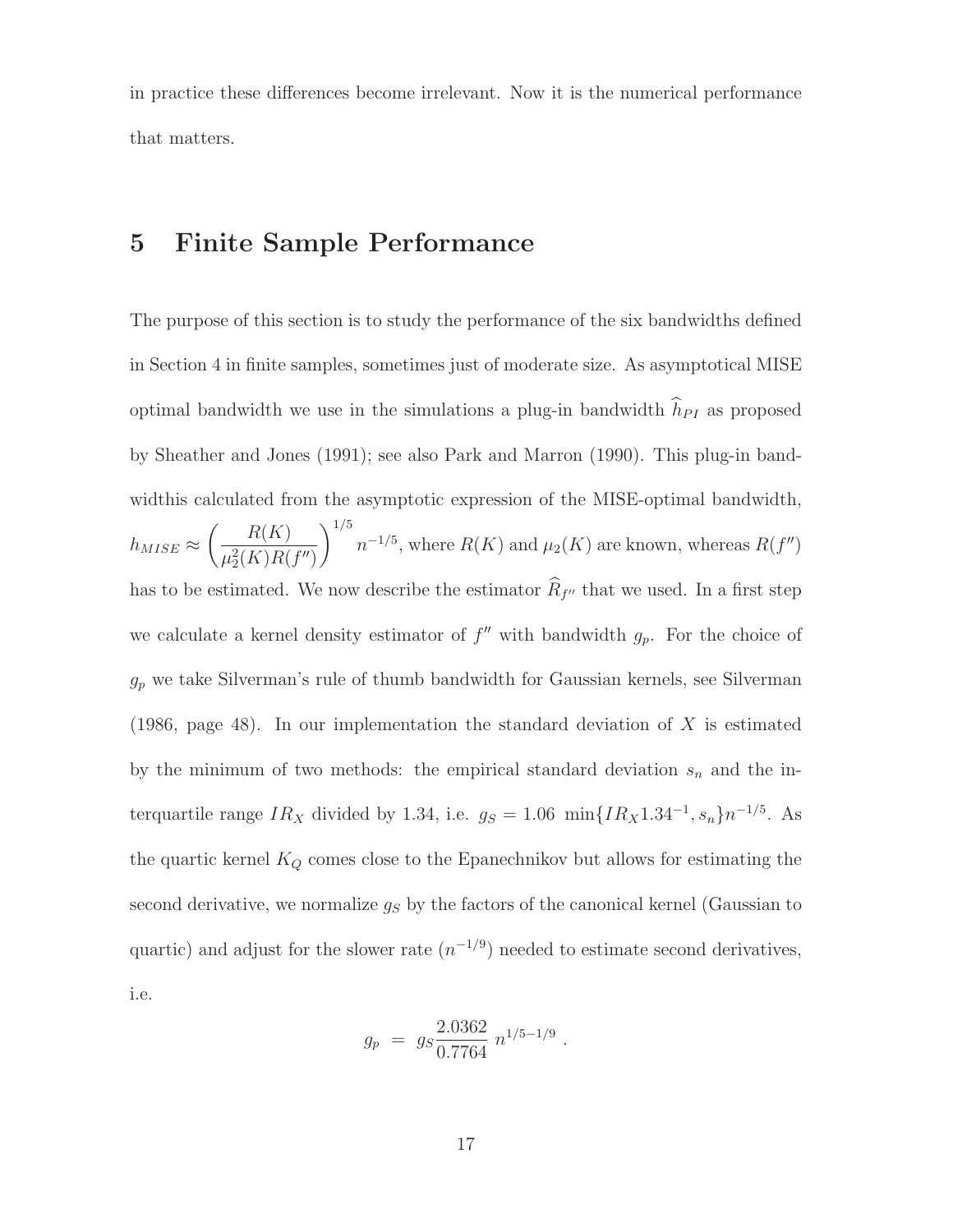Next,

$$
\widehat{R}_{f^{\prime\prime}} \,\,=\,\, \int \widehat{f}^{\prime\prime 2} \,-\, \frac{1}{n g_p^5} \int K^{\prime\prime 2}_{Q}
$$

to correct for the bias inherited by

$$
\widehat{f}''(x) = \frac{1}{ng_p^3} \sum_{i=1}^n K''_Q \left( \frac{X_i - x}{g_p} \right) .
$$

In simulation studies not shown here this prior choice turned out to perform better than any of the many other plug-in estimators we tried, at least for the densities considered in our simulations.

Our selected data generating processes are the following six densities (see also Figure 2):

- 1. a simple normal distribution,  $N(0.5, 0.2^2)$ ,
- 2. a bimodal mixture of two normals which were  $N(0.35, 0.1^2)$  and  $N(0.65, 0.1^2)$ ,
- 3. a mixture of three normals, namely  $N(0.25, 0.075^2)$ ,  $N(0.5, 0.075^2)$  and  $N(0.75, 0.075^2)$ giving three clear modes,
- 4. a gamma distribution,  $Gamma(a, b)$  with  $b = 1.5$ ,  $a = b<sup>2</sup>$  applied on 5x with  $x \in \mathbb{R}_+$ , i.e.

$$
f(x) = 5 \frac{b^a}{\Gamma(a)} (5x)^{a-1} e^{-5xb},
$$

5. a mixture of two gamma distributions,  $Gamma(a_j, b_j)$ ,  $j = 1, 2$  with  $a_j = b_j^2$ ,  $b_1 = 1.5, b_2 = 3$  applied on 6x, i.e.

$$
f(x) = \frac{6}{2} \sum_{j=1}^{2} \frac{b_j^{a_j}}{\Gamma(a_j)} (6x)^{a_j - 1} e^{-6xb_j}
$$

giving one mode and a plateau,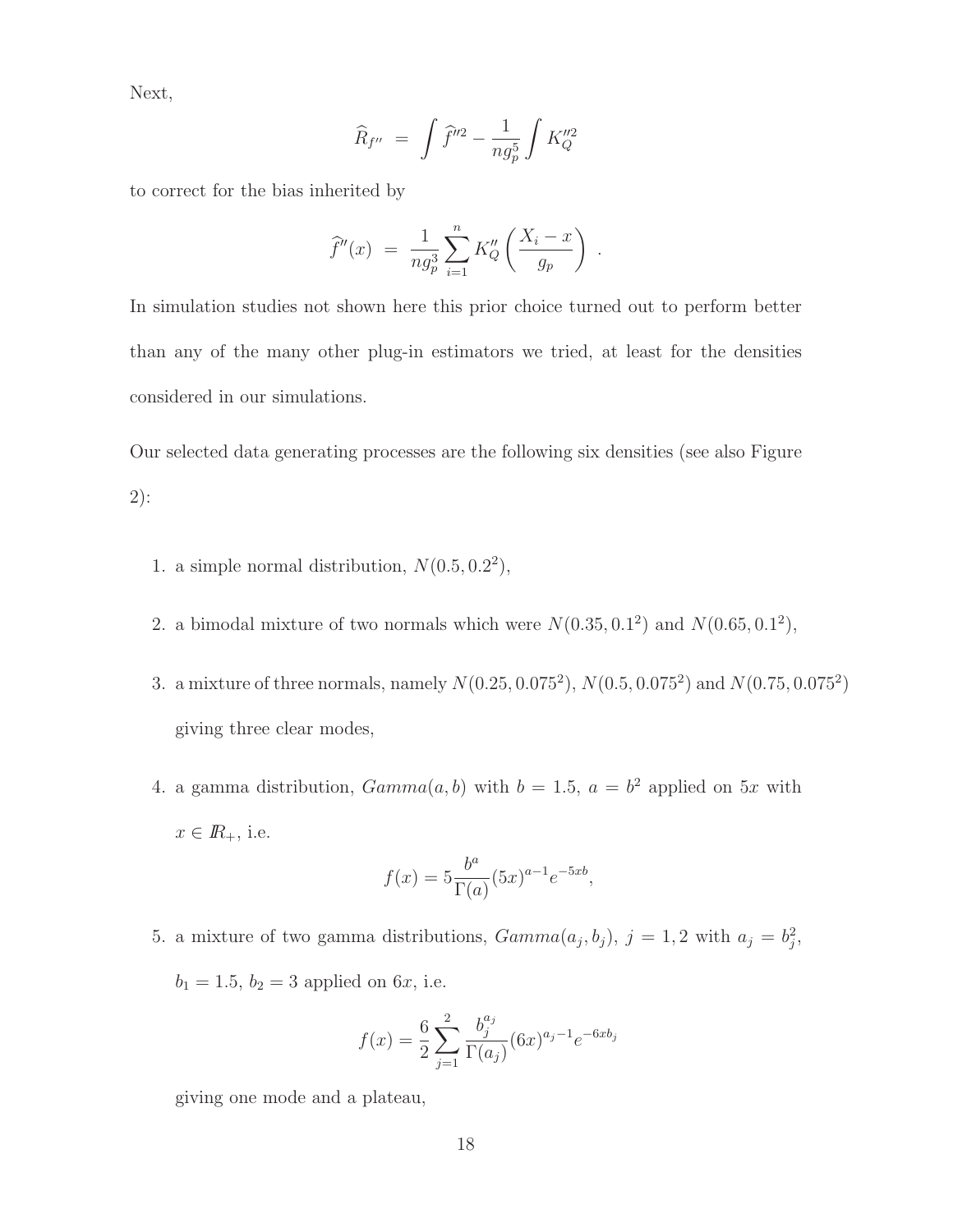6. and a mixture of three gamma distributions,  $Gamma(a_j, b_j)$ ,  $j = 1, ..., 3$  with  $a_j = b_j^2$ ,  $b_1 = 1.5$ ,  $b_2 = 3$ , and  $b_3 = 6$  applied on 8x giving two bumps and one plateau.



Figure 2: *The six data generating densities: Designs 1 to 6 from the upper left to the lower right.*

Our set of densities contains density functions with one, two or three modes, some being asymmetric. They all have exponentially falling tails, because otherwise one has to work with boundary correcting kernels. The main mass is always in [0, 1]. We use the following measures to summarize the stochastic performance of the bandwidth selectors:

$$
m_1 = \text{mean}(\text{ISE}(\hat{h})), \quad m_2 = \text{std}(\text{ISE}(\hat{h}))
$$

$$
m_3 = \text{mean}(\hat{h} - h_{ISE}), \quad m_4 = \text{std}(\hat{h} - h_{ISE}).
$$

The simulated kernel density estimators use the Epanechnikov kernel. The sample sizes are  $n = 50$ ,  $n = 100$ , and 200 as examples for moderate and large samples. The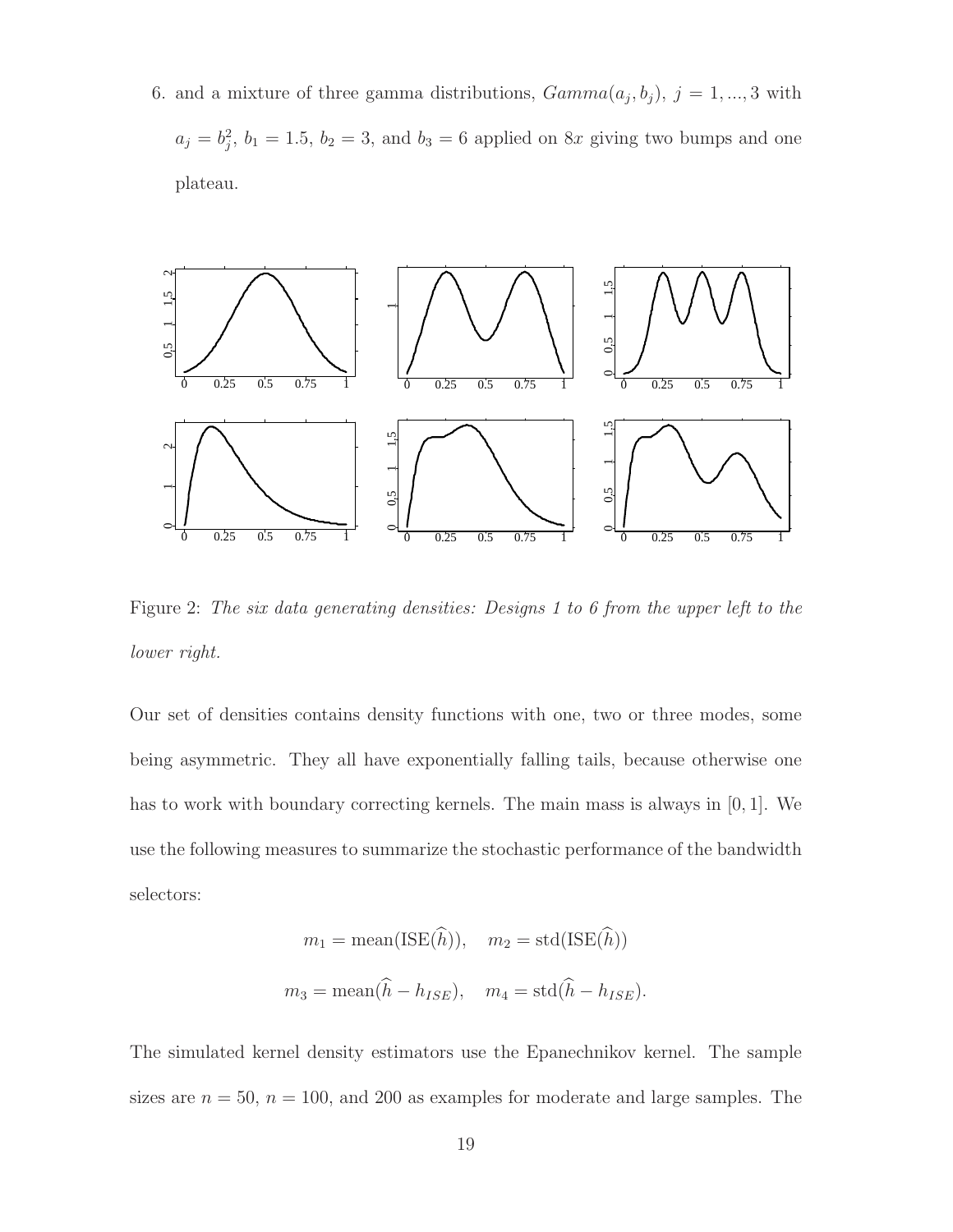onesided cross-validation presented here is the left-onesided. The original simulation study comprised more designs, kernels, and samples sizes, but the findings were all in line with the here presented results. The results given in Tables 1 to 3 and 4 were calculated from 250 repetitions for each model and each sample size. Note that the standard deviations of the Monte Carlos means  $m_1$  and  $m_3$  in Tables 1-4 are simply  $m_2/\sqrt{250} \approx 0.06$   $m_2$  and  $m_4/\sqrt{250}$ , respectively.

|                | Design 1           |                    |                      |                |                      |                      |                    | Design 2       |                      |                    |                      |                      |  |  |
|----------------|--------------------|--------------------|----------------------|----------------|----------------------|----------------------|--------------------|----------------|----------------------|--------------------|----------------------|----------------------|--|--|
|                | $\widehat{h}_{PI}$ | $\widehat{h}_{CV}$ | $\widehat{h}_{OSCV}$ | $\hat{h}_{DO}$ | $\widehat{h}_{mix1}$ | $\widehat{h}_{mix2}$ | $\widehat{h}_{PI}$ | $\hat{h}_{CV}$ | $\widehat{h}_{OSCV}$ | $\widehat{h}_{DO}$ | $\widehat{h}_{mix1}$ | $\widehat{h}_{mix2}$ |  |  |
| $n=50$         |                    |                    |                      |                |                      |                      |                    |                |                      |                    |                      |                      |  |  |
| m <sub>1</sub> | .047               | .083               | .051                 | .049           | .049                 | .049                 | .115               | .111           | .106                 | .103               | .130                 | .083                 |  |  |
| $\sqrt{m_2}$   | .033               | .100               | .043                 | .036           | .033                 | .037                 | .023               | .114           | .033                 | .034               | .025                 | .032                 |  |  |
| m <sub>3</sub> | .047               | $-.011$            | .032                 | .034           | .059                 | .018                 | .117               | .018           | .092                 | .090               | .138                 | .067                 |  |  |
| m <sub>4</sub> | .054               | .095               | .066                 | .064           | .053                 | .069                 | .044               | .078           | .076                 | .072               | .047                 | .054                 |  |  |
| $n = 100$      |                    |                    |                      |                |                      |                      |                    |                |                      |                    |                      |                      |  |  |
| m <sub>1</sub> | .029               | .049               | .031                 | .030           | .031                 | .030                 | .077               | .063           | .049                 | .049               | .091                 | .052                 |  |  |
| $\sqrt{m_2}$   | .020               | .059               | .021                 | .020           | .021                 | .020                 | .017               | .055           | .027                 | .026               | .017                 | .024                 |  |  |
| $\,m_3$        | .035               | $-.016$            | .019                 | .019           | .046                 | .010                 | .098               | .010           | .035                 | .035               | .116                 | .054                 |  |  |
| m <sub>4</sub> | .047               | .078               | .057                 | .056           | .046                 | .058                 | .024               | .059           | .048                 | .046               | .022                 | .039                 |  |  |
|                |                    |                    |                      |                |                      | $n=200$              |                    |                |                      |                    |                      |                      |  |  |
| m <sub>1</sub> | .017               | .026               | .018                 | .018           | .018                 | .018                 | .049               | .043           | .034                 | .030               | .059                 | .033                 |  |  |
| $\sqrt{m_2}$   | .012               | .029               | .014                 | .014           | .012                 | .013                 | .013               | .054           | .041                 | .017               | .012                 | .016                 |  |  |
| $\,m_3$        | .029               | $-.005$            | .010                 | .011           | .036                 | .012                 | .075               | .000           | .014                 | .015               | .091                 | .037                 |  |  |
| $m_4$          | .036               | .064               | .045                 | .044           | .045                 | .047                 | .019               | .044           | .035                 | .031               | .017                 | .029                 |  |  |

Table 1: *Criteria*  $m_1$ ,  $m_2$ ,  $m_3$  *and*  $m_4$  *for Designs 1 and 2.* 

As mentioned above the performance of cross-validation compared to plug-in can be used to classify the difficulty of data adaptive bandwidth choice. It has been argued that cross-validation performs relatively well in harder estimation problems. Using the relative performance of cross-validation to rank the difficulty of bandwidth selection in our different settings, we get Design 1 as the easiest problem, Designs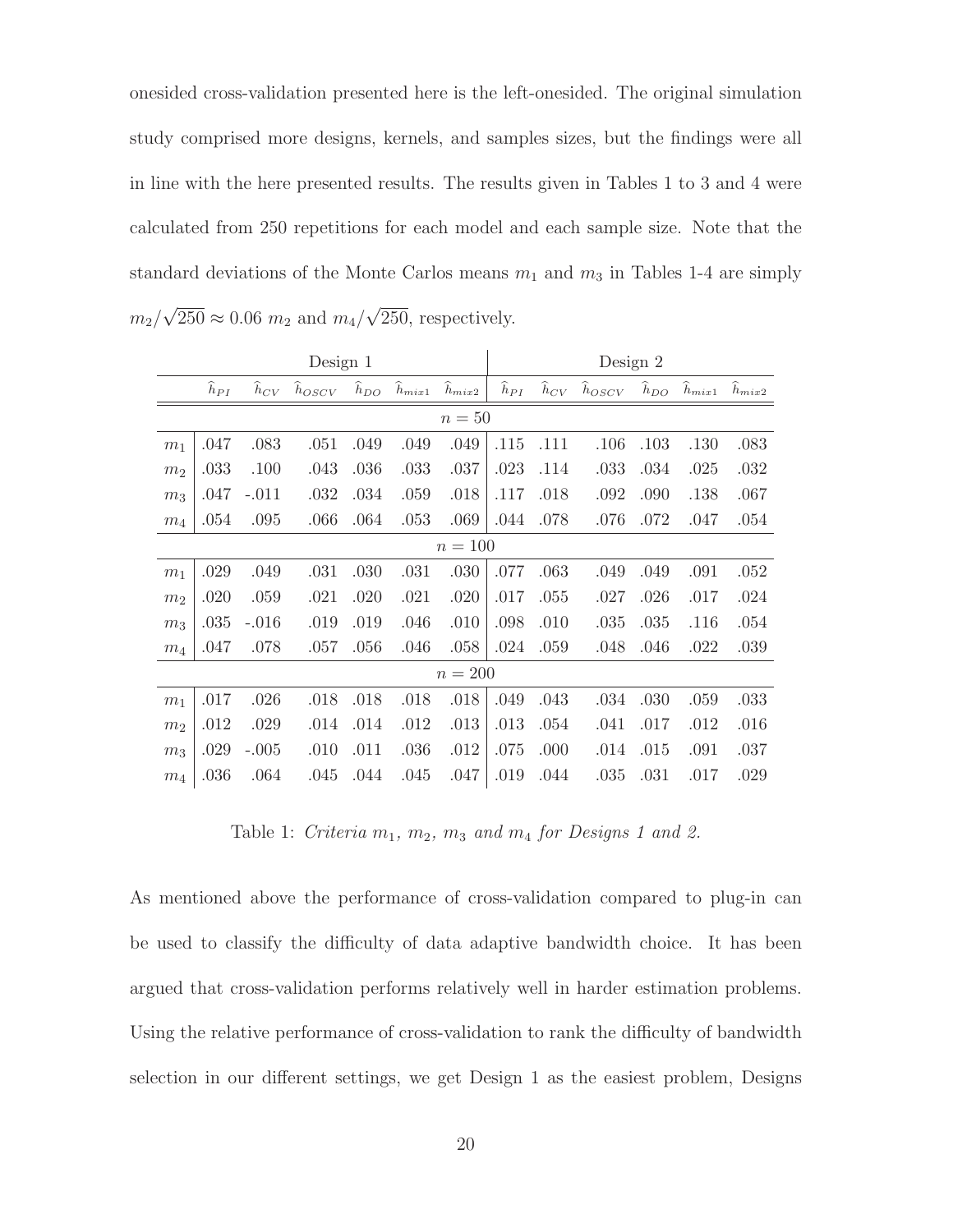|                | Design 3  |                      |            |                    |                      |                      |                    | Design 4           |                  |          |            |            |  |
|----------------|-----------|----------------------|------------|--------------------|----------------------|----------------------|--------------------|--------------------|------------------|----------|------------|------------|--|
|                | $h_{PI}$  | $\widetilde{h}_{CV}$ | $h_{OSCV}$ | $\widehat{h}_{DO}$ | $\widehat{h}_{mix1}$ | $\widehat{h}_{mix2}$ | $\widehat{h}_{PI}$ | $\widehat{h}_{CV}$ | $\hat{h}_{OSCV}$ | $h_{DO}$ | $h_{mix1}$ | $h_{mix2}$ |  |
|                |           |                      |            |                    |                      | $n=50$               |                    |                    |                  |          |            |            |  |
| m <sub>1</sub> | .158      | .130                 | .156       | .156               | .163                 | .126                 | .130               | .138               | .114             | .109     | .144       | .105       |  |
| m <sub>2</sub> | .011      | .117                 | .015       | .016               | .011                 | .024                 | .063               | .124               | .061             | .060     | .067       | .058       |  |
| m <sub>3</sub> | .163      | .036                 | .154       | .154               | .189                 | .099                 | .095               | .007               | .063             | .056     | .114       | .051       |  |
| $\sqrt{m_4}$   | .026      | .080                 | .039       | .037               | .028                 | .047                 | .054               | .074               | .060             | .057     | .057       | .057       |  |
| $n = 100$      |           |                      |            |                    |                      |                      |                    |                    |                  |          |            |            |  |
| m <sub>1</sub> | .142      | .070                 | .115       | .115               | .153                 | .091                 | .087               | .078               | .072             | .068     | .099       | .066       |  |
| m <sub>2</sub> | .008      | .057                 | .042       | .036               | .009                 | .019                 | .042               | .054               | .038             | .037     | .047       | .035       |  |
| m <sub>3</sub> | .146      | .007                 | .104       | .106               | .175                 | .076                 | .075               | $-.006$            | .037             | .030     | .092       | .035       |  |
| m <sub>4</sub> | .012      | .042                 | .067       | .059               | .012                 | .025                 | .042               | .050               | .049             | .045     | .046       | .041       |  |
|                | $n = 200$ |                      |            |                    |                      |                      |                    |                    |                  |          |            |            |  |
| m <sub>1</sub> | .120      | .042                 | .039       | .038               | .136                 | .063                 | .053               | .049               | .048             | .040     | .062       | .039       |  |
| m <sub>2</sub> | .006      | .032                 | .024       | .021               | .008                 | .015                 | .023               | .046               | .054             | .021     | .026       | .021       |  |
| m <sub>3</sub> | .127      | .000                 | .018       | .018               | .154                 | .064                 | .062               | $-.007$            | .026             | .019     | .077       | .027       |  |
| $\sqrt{m_4}$   | .010      | .030                 | .034       | .029               | .010                 | .019                 | .027               | .038               | .042             | .033     | .030       | .029       |  |

Table 2: *Criteria*  $m_1$ *,*  $m_2$ *,*  $m_3$  *and*  $m_4$  *for Designs 3 and 4.* 

2 and 4 as harder problems and Design 3 as a very hard estimation problem. For Designs 5 and 6 the difficulty depends on the sample size and it increases with sample size. We conjecture that for these two designs accurate estimation of the small wiggles of the underlying density is impossible for small sample sizes but it requires a fine tuning of the bandwidths for larger sample sizes.

The cross-validation bandwidth  $h_{CV}$  and the asymptotically optimal combination  $h_{mix1}$  of  $h_{CV}$  and  $h_{PI}$  show the poorest behaviour in the simulations. They have in all designs and for all sample sizes the largest expected ISE  $m_1$ . For  $h_{CV}$  this is mainly caused by the large variance of this bandwidth selector, see the outcomes of  $m_2$  and  $m_4$ . This is a well known phenomen that motivated the study of asymptotical MISE optimal bandwidths which have smaller variances, at least asymptotically. To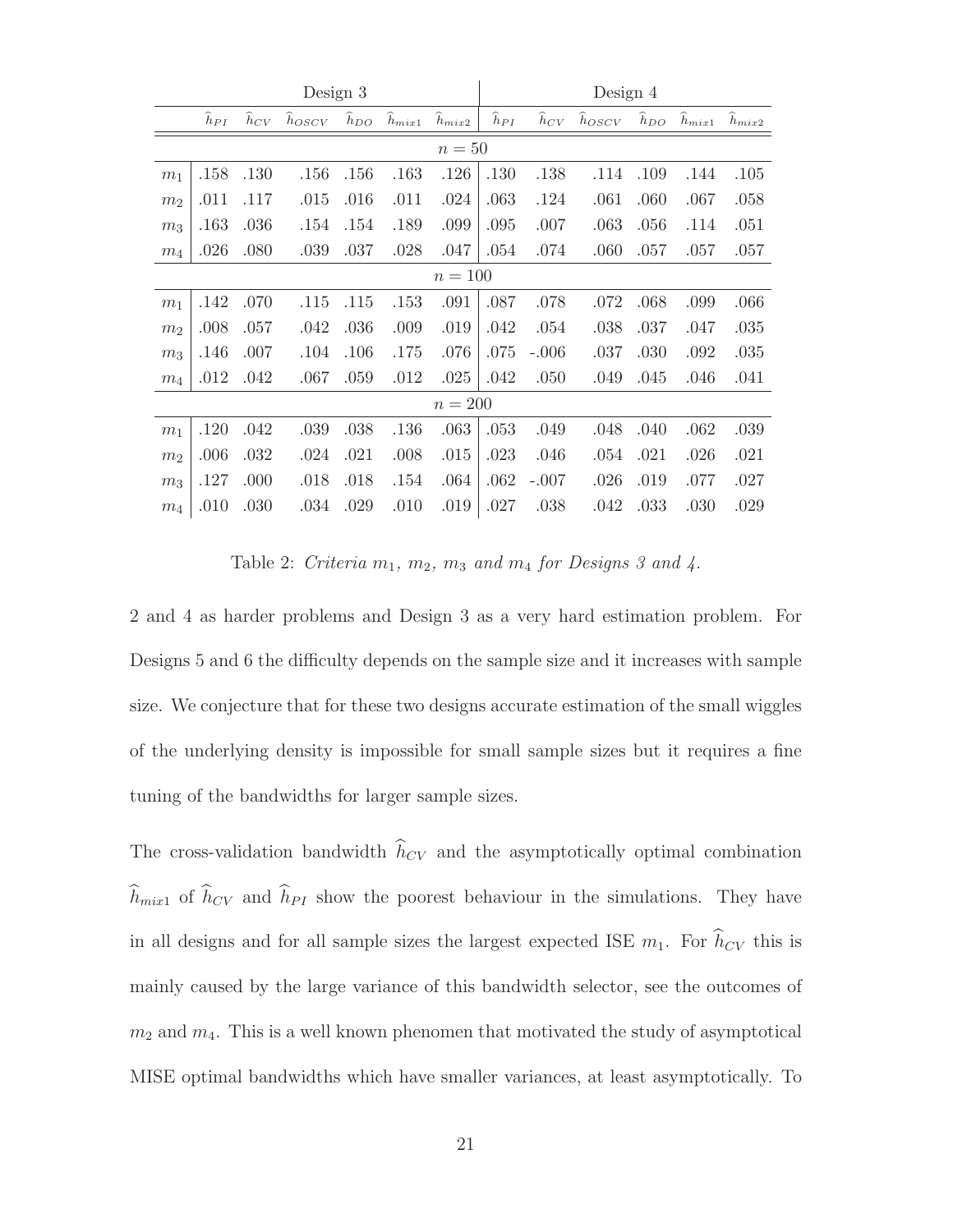| Design 5       |                    |                |                  |          |                  |                  | Design 6           |                    |            |                    |            |            |  |
|----------------|--------------------|----------------|------------------|----------|------------------|------------------|--------------------|--------------------|------------|--------------------|------------|------------|--|
|                | $\widehat{h}_{PI}$ | $\hat{h}_{CV}$ | $\hat{h}_{OSCV}$ | $h_{DO}$ | $\hat{h}_{mix1}$ | $\hat{h}_{mix2}$ | $\widehat{h}_{PI}$ | $\widehat{h}_{CV}$ | $h_{OSCV}$ | $\widehat{h}_{DO}$ | $h_{mix1}$ | $h_{mix2}$ |  |
| $n=50$         |                    |                |                  |          |                  |                  |                    |                    |            |                    |            |            |  |
| m <sub>1</sub> | .063               | .093           | .064             | .064     | .066             | .061             | .073               | .090               | .070       | .070               | .081       | .063       |  |
| m <sub>2</sub> | .023               | .097           | .025             | .025     | .024             | .027             | .020               | .076               | .027       | .027               | .018       | .026       |  |
| m <sub>3</sub> | .078               | .008           | .069             | .064     | .092             | .043             | .104               | .015               | .074       | .071               | .122       | .060       |  |
| $\sqrt{m_4}$   | .057               | .099           | .064             | .067     | .057             | .073             | .036               | .093               | .065       | .066               | .033       | .061       |  |
| $n = 100$      |                    |                |                  |          |                  |                  |                    |                    |            |                    |            |            |  |
| m <sub>1</sub> | .046               | .055           | .045             | .044     | .049             | .040             | .056               | .058               | .049       | .048               | .062       | .045       |  |
| $\,m_2$        | .013               | .045           | .015             | .015     | .014             | .015             | .015               | .045               | .018       | .019               | .014       | .017       |  |
| m <sub>3</sub> | .074               | $-.002$        | .059             | .051     | .090             | .036             | .096               | .005               | .057       | .053               | .115       | .051       |  |
| $m_4$          | .045               | .072           | .055             | .056     | .047             | .052             | .028               | .068               | .051       | .052               | .026       | .044       |  |
|                |                    |                |                  |          |                  | $n=200$          |                    |                    |            |                    |            |            |  |
| m <sub>1</sub> | .034               | .033           | .032             | .029     | .037             | .027             | .042               | .035               | .033       | .031               | .048       | .031       |  |
| $\,m_2$        | .008               | .020           | .010             | .010     | .009             | .010             | .009               | .031               | .012       | .012               | .009       | .010       |  |
| $m_3$          | .077               | .000           | .055             | .045     | .094             | .039             | .093               | .001               | .048       | .041               | .113       | .047       |  |
| m <sub>4</sub> | .032               | .057           | .047             | .044     | .033             | .040             | .023               | .050               | .044       | .041               | .022       | .034       |  |

Table 3: *Criteria*  $m_1$ ,  $m_2$ ,  $m_3$  *and*  $m_4$  *for designs 5 and 6.* 

understand the poor behaviour of  $h_{mix1}$  we have carried out additional simulations where we replaced  $h_{PI}$  in the definition of  $h_{mix1}$  by  $h_{MISE}$ . In Table 4 we compare the theoretical bandwidth  $h_{mix1} = 1.2116h_{MISE} - 0.2116h_{CV}$  with the MISE minimizer  $h_{MISE}$ . When looking at Table 4 one immediately notes that all differences between the performance  $h_{MISE}$  and  $h_{mix1}$  are insignificant. Mostly, the two methods give exactly the same values in the table. We conjecture that the second term in the asymptotic variance of the plug-in method already is so small that it is irrelevant to improve more on it from a practical point of view. Finally, we also see how far the plug-in estimates are from  $h_{MISE}$ , and so is  $h_{mix1}$  from  $h_{mix1}$ . The difference of the latter is even much larger. This may be explained by the larger weight that is given to  $h_{MISE}$  and  $h_{PI}$  in the definitions of  $h_{mix1}$  or  $h_{mix1}$ , respectively.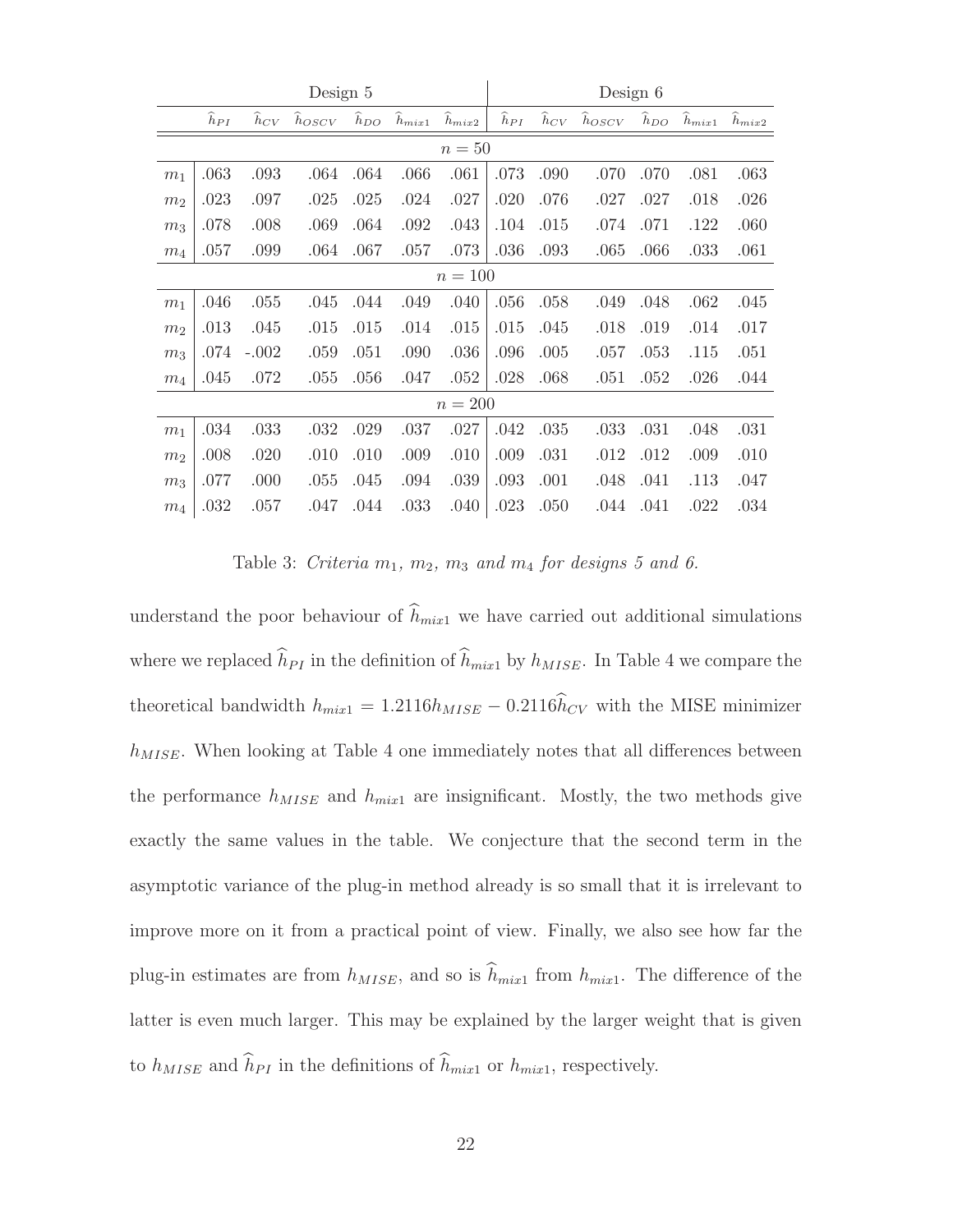|                | Design 1   |      | Design 2   |         | Design 3   |         | Design 4   |      | Design 5   |      | Design $6$ |         |
|----------------|------------|------|------------|---------|------------|---------|------------|------|------------|------|------------|---------|
|                | $h_{MISE}$ | Mix1 | $h_{MISE}$ | Mix1    | $h_{MISE}$ | Mix1    | $h_{MISE}$ | Mix1 | $h_{MISE}$ | Mix1 | $h_{MISE}$ | Mix1    |
| $n=50$         |            |      |            |         |            |         |            |      |            |      |            |         |
| m <sub>1</sub> | .040       | .039 | .059       | .059    | .074       | .075    | .083       | .083 | .055       | .054 | .054       | .053    |
| m <sub>2</sub> | .033       | .032 | .037       | .039    | .036       | .039    | .049       | .049 | .025       | .025 | .026       | .026    |
| m <sub>3</sub> | .009       | .014 | $-.007$    | $-.012$ | $-.001$    | $-.008$ | .007       | .007 | .007       | .007 | .006       | .004    |
| $\sqrt{m_4}$   | .035       | .030 | .034       | .036    | .026       | .028    | .028       | .026 | .048       | .045 | .036       | .033    |
| $n = 100$      |            |      |            |         |            |         |            |      |            |      |            |         |
| m <sub>1</sub> | .026       | .025 | .036       | .035    | .046       | .046    | .055       | .055 | .037       | .037 | .039       | .038    |
| m <sub>2</sub> | .019       | .019 | .020       | .020    | .025       | .025    | .032       | .032 | .015       | .015 | .016       | .016    |
| m <sub>3</sub> | .003       | .007 | .006       | .005    | $-.002$    | $-.004$ | .002       | .004 | .000       | .000 | $-.003$    | $-.004$ |
| $\sqrt{m_4}$   | .032       | .029 | .017       | .015    | .012       | .012    | .024       | .023 | .038       | .039 | .028       | .026    |
|                |            |      |            |         |            | $n=200$ |            |      |            |      |            |         |
| m <sub>1</sub> | .016       | .015 | .025       | .024    | .030       | .029    | .034       | .034 | .024       | .024 | .025       | .025    |
| m <sub>2</sub> | .011       | .011 | .014       | .014    | .013       | .013    | .019       | .019 | .010       | .010 | .010       | .010    |
| $\,m_3$        | .003       | .005 | .005       | .006    | $-.001$    | $-.002$ | .006       | .008 | .003       | .003 | $-.002$    | $-.003$ |
| $\sqrt{m_4}$   | .026       | .023 | .014       | .012    | .009       | .008    | .018       | .018 | .027       | .027 | .023       | .022    |

Table 4: *Values of*  $m_1$ ,  $m_2$ ,  $m_3$  *and*  $m_4$  *for*  $h_{MISE}$  *and*  $h_{mix1}$ *.* 

In the simulation, with respect to  $m_1$ , the winners are  $h_{mix2}$  and  $h_{DO}$ . The pragmatic average  $h_{mix2}$  of classical cross-validation and plug-in beats each of its two components for almost every design and sample size (with the only exemption of Design 1). Therefore, from a practical point of view this simple average is much better than its two well known alternatives. We can get a hint of what is going on when looking on the bias  $m_3$  and the volatility measures  $m_2$  and  $m_4$ . We see that the stability of the plug-in method comes with the cost of a clear tendency to oversmoothing and that the unbiasedness of cross-validation comes with the cost of volatility. The simple average provides a good compromise between these two very different bandwidth selection methods. The selector  $h_{mix2}$  works very well and probably is better than most published bandwidth selectors so far. Do-validation is quite similar to  $h_{mix2}$  and it is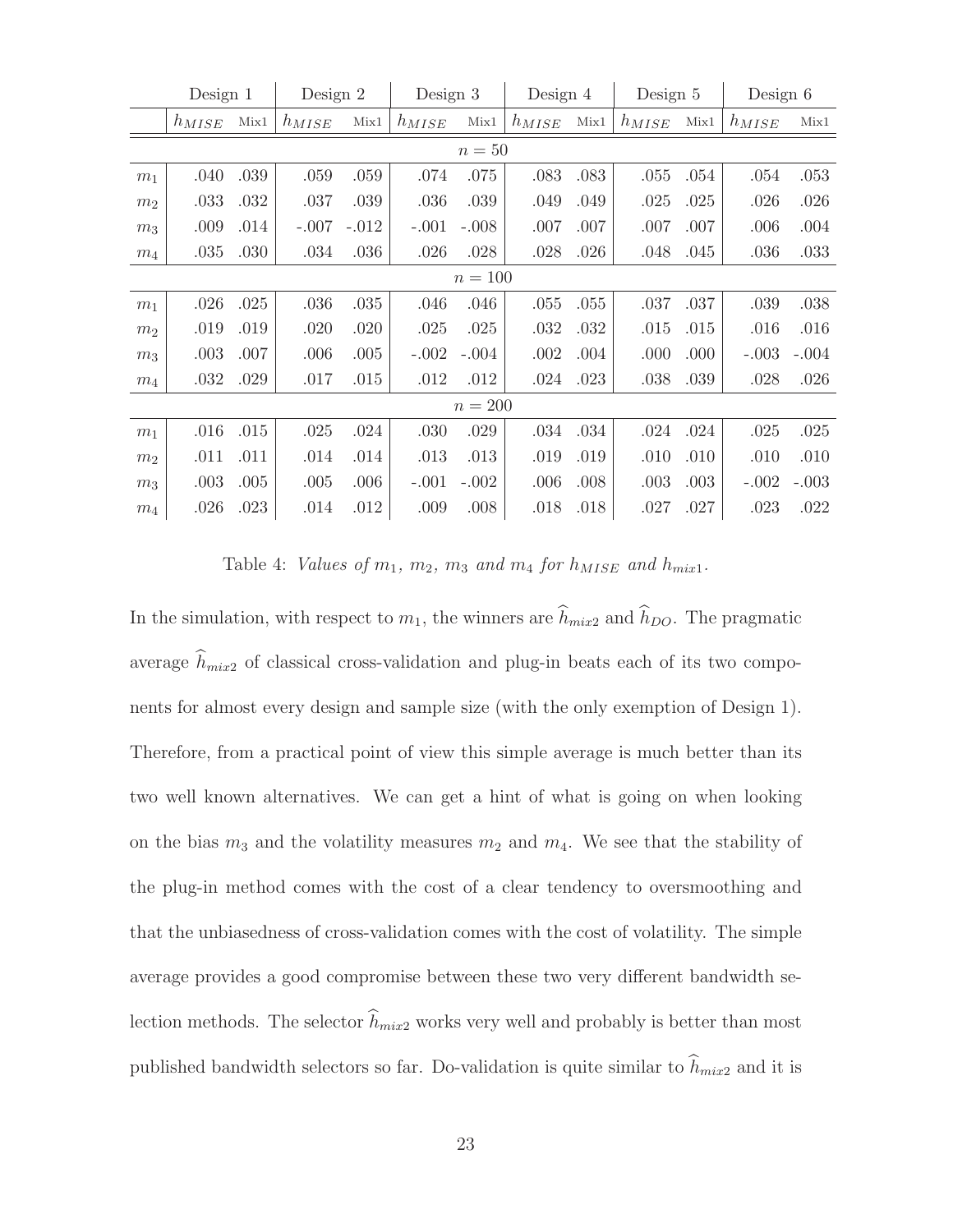only marginally better - measured by  $m_1$  and  $m_2$  - than one-sided cross-validation on most of the designs. But for the asymmetric density design 4 it is clearly better. For the bimodal density 2 and the trimodal density 3  $h_{mix2}$  outperforms  $h_{DO}$  whereas for the trimodal density with larger sample size 200,  $h_{mix2}$  has an increase in the expected ISE of 66 %. The simplicity of do-validation, no need of the choice of pilot bandwidth and its overall excellent performance in this simulation make do-validation a very promising bandwidth selector. To conclude again from this study, classical crossvalidation is a crystal clear loser of this test. It is almost unbiased and that is good, but volatility just kills its overall performance. Therefore we suggest that practitioners leave classical cross-validation and start to use do-validation. Do-validation is just another cross-validation technique, it is relatively simple to carry out, it is well defined without ambiguities and does not need complicated pilot estimation.

## **6 Conclusions**

In this paper we have studied the use of combined bandwidth selectors for kernel density estimation. We have compared averages of indirect cross-validation bandwidth together with and without asymptotical MISE optimal selectors. The study was led by an asymptotic theory for this class of bandwidth selectors but we also pointed out the limitations of asymptotics in the study of bandwidth selectors. We showed that there is some potential in this class for outperforming plug-in and classical crossvalidation. Our practical recommendation is do-validation, a bandwidth selector that is comparable to plug-in in its asymptotic properties but that showed a much better and more stable performance in our simulation study. Do-validation is also a very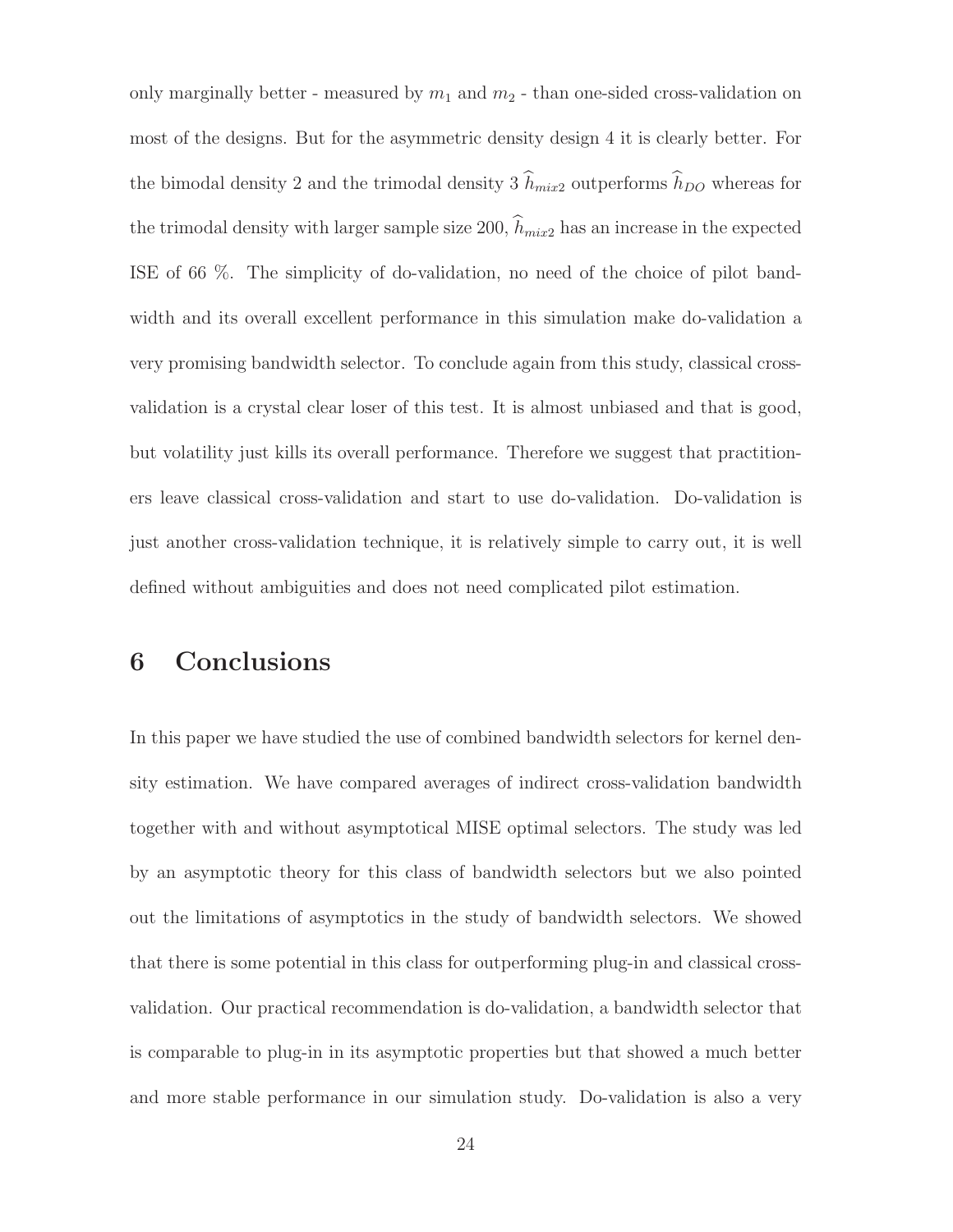simple procedure that does not need any pilot estimation and that is to implement as simple as classical cross-validation.

We think that there is some further need for research on the use of indirect crossvalidation, in kernel density estimation and in other smoothing problems, maybe even in other smoothing parameter and model choice problems. For kernel density estimation there are some more interesting results on indirect cross-validation in the recent papers of Savchuk, Hart and Sheather (2010a,b). In their asymptotic approach they compare bandwidths with the MISE optimal bandwidth  $h_{MISE}$ . This differs from our asymptotic study where we compare bandwidths with the ISE optimal bandwidth  $h_{ISE}$ . They showed that one can use indirect cross-validation to get a bandwidth selector that is asymptotically equivalent to the MISE optimal bandwidth  $h_{MISE}$ . Thus their estimator competes with plug-in estimators as the Sheather and Jones (1991) plug-in bandwidth, but it does not need any pilot estimation. The key idea of their paper is to do indirect cross-validation using an selection kernel depending on two parameters, one of which is a function of  $n$ . While this pilot-free MISE optimal estimation does not need any pilot density, it does need to determine somehow a good trade off between these two parameters. The paper Savchuk, Hart and Sheather (2010a) does contain some practical proposals but we think the choice of these parameters and the comparison with other selection-kernels in the indirect cross-validation needs some further research. We think that the asymptotic result of Savchuk, Hart and Sheather (2010a) is also very interesting from a purely theoretic point of view. Indeed, if one plugs their bandwidth selector into our combined formula for  $h_{mix1}$  one gets a bandwidth selector that is purely based on cross-validation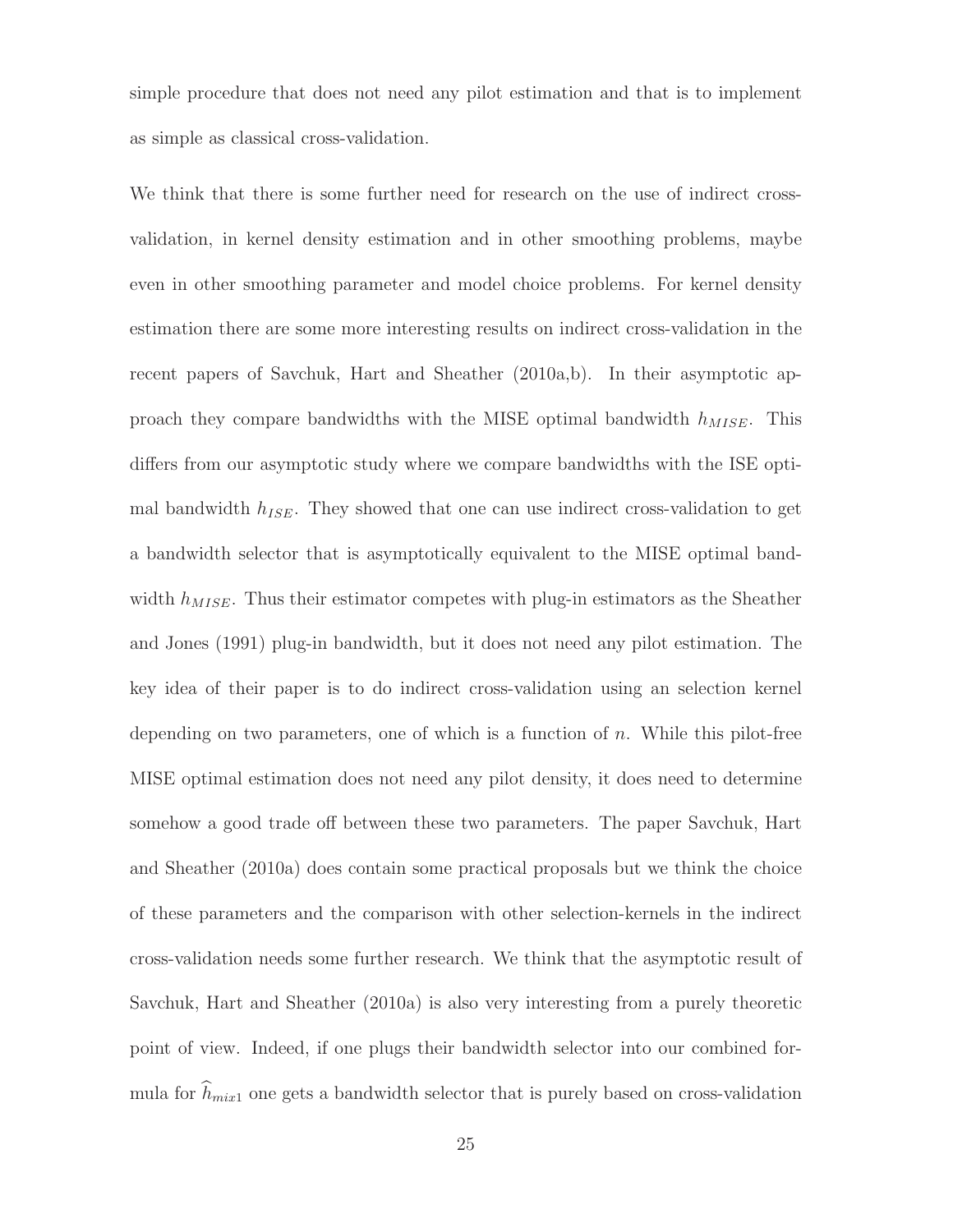principles and beats plug-in asymptotically.

We consider pilot-free MISE optimal estimation and pilot-free MISE near optimal estimation an important area of future research in kernel density bandwidth selection. The key research element of pilot-free MISE optimal estimation seems to be to determine a practical solution to the trade off between the two entering components in the indirect kernel. The discussion on pilot-free MISE optimal estimation also gives us some intuition to why onesided cross-validation and do-validation work so well. While both of these two latter methods are practical and easy to implement, they are a first step towards a pilot-free MISE optimal estimator. In the first step it does blow up variance to some extent while keeping bias relatively stable. However, it does not bother to optimize this idea asymptotically by blowing up the variance indefinitely in the indirect step with all the practical problems this implies. One-sided cross-validation and do-validation are practical and pragmatic first steps towards pilot free MISE optimal estimation, but with easy stable implementations that work extremely well in practice.

# **Appendix**

*Proof of Theorem 1*.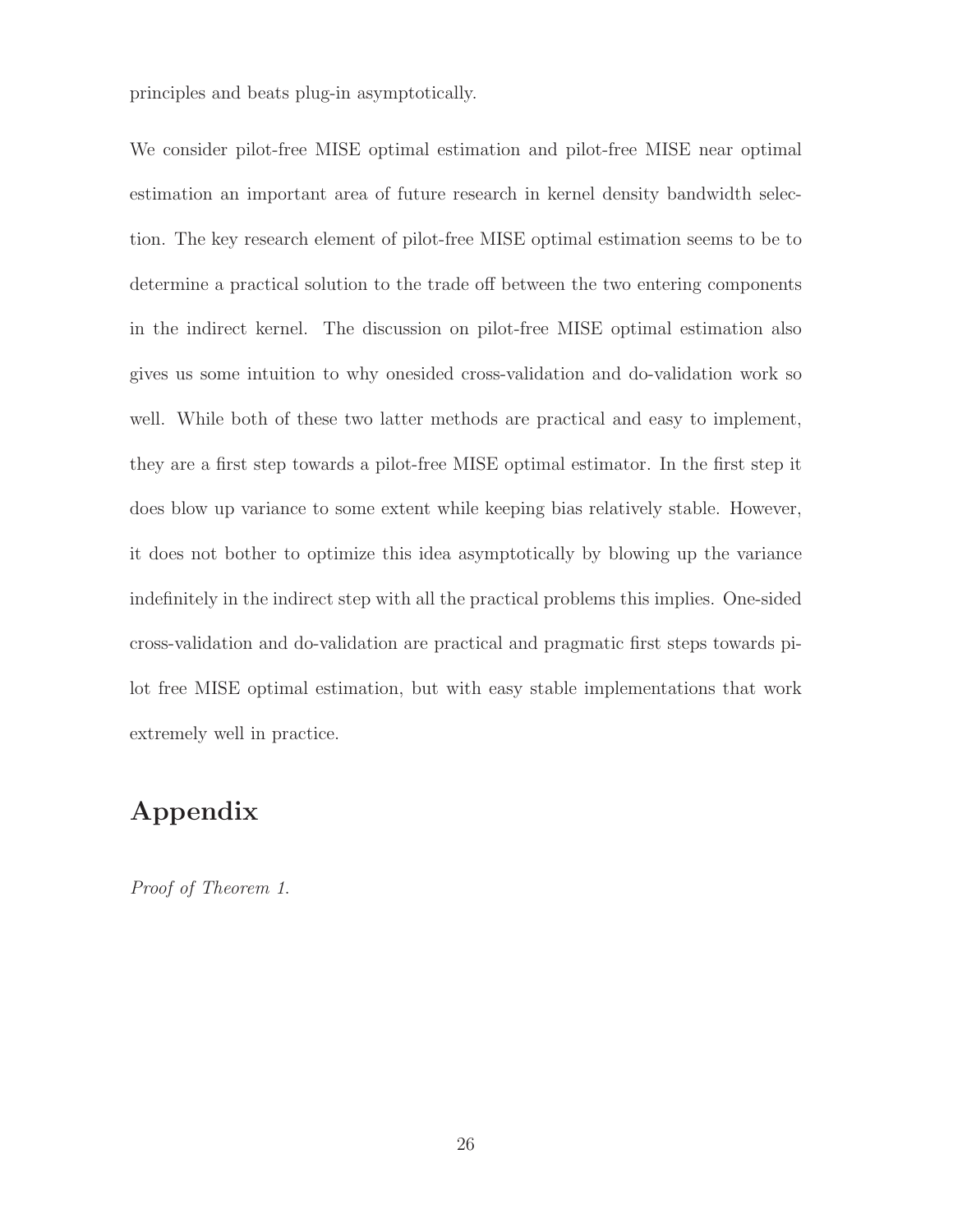For  $L = K$  and  $L = L_j$   $(j = 1, ..., J)$  we use the following notation. Define

$$
\Delta_L(h) = \int (\hat{f}_{L,h}(x) - f(x))^2 dx \text{ (ISE)},
$$
  
\n
$$
M_L(h) = E[\Delta_L(h)] \text{ (MISE)},
$$
  
\n
$$
D_L(h) = \Delta_L(h) - M_L(h),
$$
  
\n
$$
\delta_L(h) = 2 \int f(x) \hat{f}_{L,h}(x) dx - 2n^{-1} \sum_{i=1}^n \hat{f}_{L,h}(X_i).
$$

Here  $f_{L,h}(x)$  denotes the kernel density estimator with bandwidth h and kernel L. Define

$$
h_{L,0} = \arg\min_{h} M_L(h),
$$
  
\n
$$
\widehat{h}_{L,0} = \arg\min_{h} \Delta_L(h),
$$
  
\n
$$
\widehat{h}_{L,c} = \arg\min_{h} \left( \Delta_L(h) + \delta_L(h) - \int f(x)^2 dx \right) \text{ (CV-bandwidths)}.
$$

Under our conditions it holds that

$$
h_{L,0} = \left(\frac{R(L)}{\mu_2^2(L)R(f'')} \right)^{1/5} n^{-1/5} + o\left(n^{-3/10}\right).
$$

Proceeding as in Hall and Marron (1987) one can show that for  $L = K, L_1, \ldots, L_J$ :

$$
\widehat{h}_{L,0} - h_{L,0} = -\mathcal{M}_L''(h_{L,0})^{-1} \mathcal{D}_L'(h_{L,0}) + o_p\left(n^{-3/10}\right),\tag{14}
$$

$$
\widehat{h}_{L,c} - h_{L,0} = -\mathcal{M}_L''(h_{L,0})^{-1} \left( \mathcal{D}_L'(h_{L,0}) + \delta_L'(h_{L,0}) \right) + o_p\left( n^{-3/10} \right). \tag{15}
$$

For the proof of these statements it can be checked that it is not needed that  $L$  is symmetric and continuous at the point 0. Furthermore, we will argue now that one can allow that the kernels are only piecewise differentiable, as assumed in Assumption (A1). The first step for getting the expansions (14)-(15) for differentiable kernels is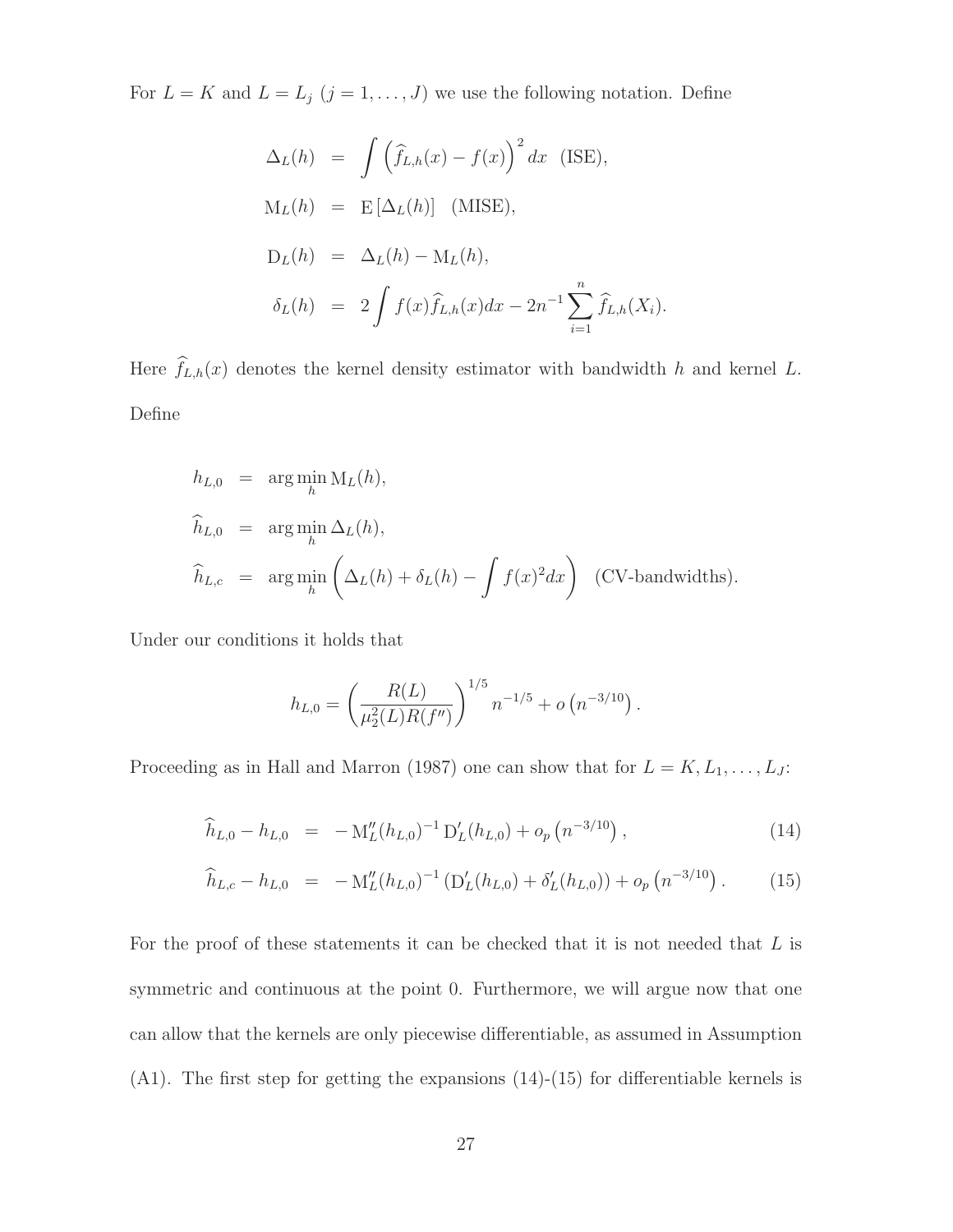to note that:

$$
M'_{L}(h_{L,0}) = 0, \t\t(16)
$$

$$
\Delta'_{L}(\widehat{h}_{L,0}) = 0, \qquad (17)
$$

$$
\Delta'_{L}(\widehat{h}_{L,c}) + \delta'_{L}(\widehat{h}_{L,c}) = 0.
$$
\n(18)

Equation (16) still holds under Assumption  $(A1)$ . We now argue that equations (17)-(18) remain to hold under Assumption (A1) if the right hand sides of the equations are replaced by  $O_P(n^{-2}h^{-2}) = O_P(n^{-8/5})$ . To see this one has to note that for a finite set  $T \subset \mathbb{R}$  the following event has probability zero: there exists an  $h > 0$  such that for two pairs  $(i, j)$  and  $(i', j')$  it holds that  $h^{-1}(X_i - X_j) \in T$  and  $h^{-1}(X_{i'} - X_{j'}) \in T$ . This statement follows easily because the observations have a density. Thus we have that with probability equal to one for all  $h > 0$  at most for one pair  $(X_i, X_j)$  it holds that  $h^{-1}(X_i - X_j)$  lies on a point where the kernel L is not differentiable. Consider now  $\Delta_L(h_{L,0})$  and  $\Delta_L(h_{L,c}) + \delta_L(h_{L,c})$ . These are double sums over indices  $(i, j)$ . Using our considerations we get that with probability one the left- and right-sided derivatives of the summands differ only for at most one double index  $(i, j)$ . Now one uses a simple bound for the one-sided derivatives of the summands that is of the order  $O(n^{-2}h^{-2})$ . Thus we have that (17)-(18) hold with the right hand sides replaced by  $O_P(n^{-8/5})$ . One can check that this change does not affect the lines of proof used in Hall and Marron (1987).

One can show that for  $L = K, L_1, \ldots, L_J$  with  $h = h_{L,0}$ :

$$
D'_{L}(h) = n^{-2} \sum_{i < j} W_{L,i,j} + n^{-1} \sum_{i} W_{L,i} + o_p \left( n^{-7/10} \right) \tag{19}
$$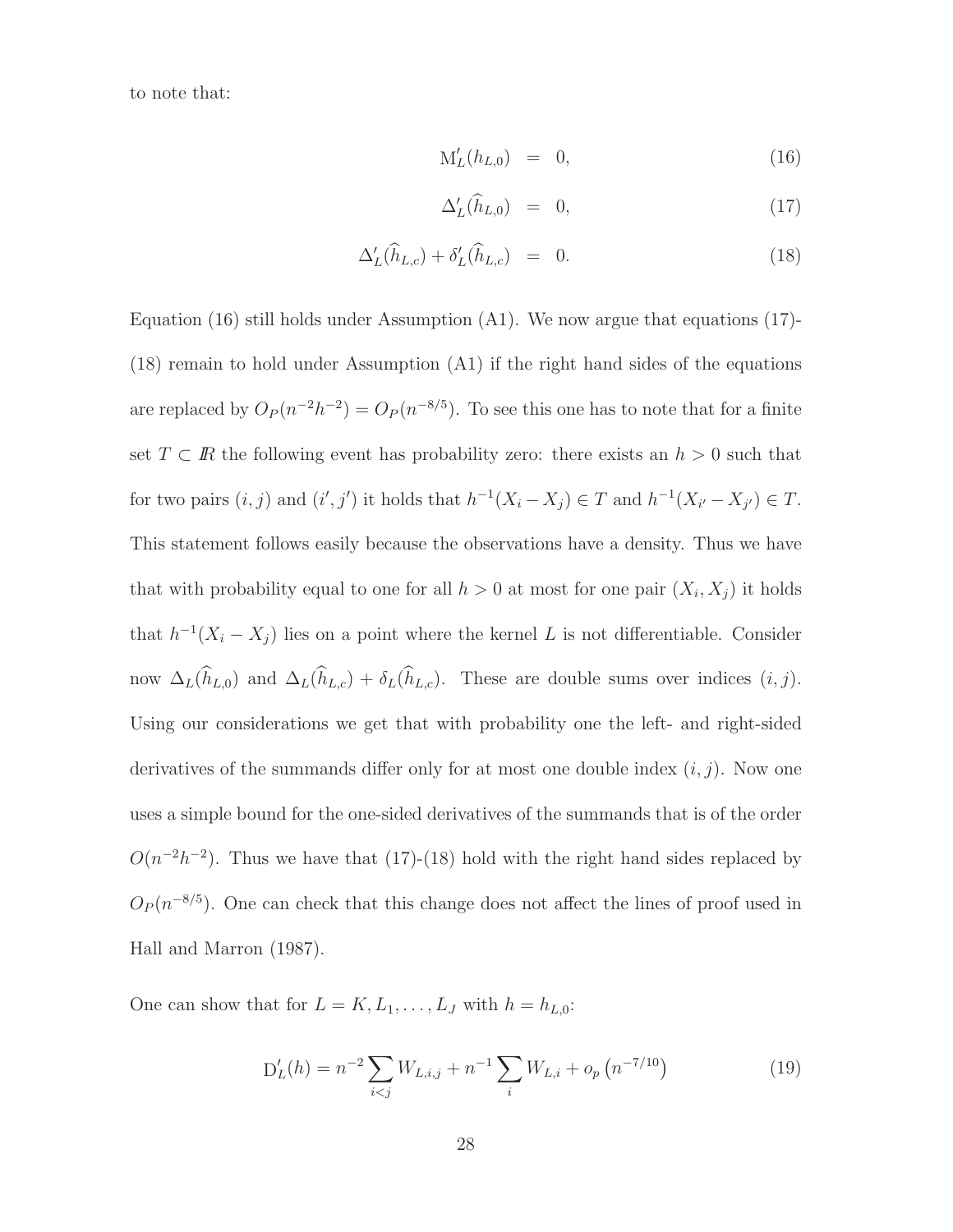with 
$$
W_{L,i,j}^{*} = -h^{-2}H_L\left(\frac{X_i - X_j}{h}\right)
$$
,  
\n
$$
H_L(u) = 2 \int L(u+v)L(v)dv + 2 \int L(-u+v)L(v)dv + 2 \int L(u+v)vL'(v)dv + 2 \int L(-u+v)vL'(v)dv,
$$
\n
$$
W_{L,i,j} = W_{L,i,j}^{*} - E[W_{L,i,j}^{*}|X_i] - E[W_{L,i,j}^{*}|X_j] + E[W_{L,i,j}^{*}],
$$
\n
$$
W_{L,i}^{*} = 2h\sqrt{\mu_2^2(L)}f''(X_i),
$$
\n
$$
W_{L,i} = W_{L,i}^{*} - E[W_{L,i}^{*}].
$$

For a proof of (19) note that  $D'_{L}(h)$  is a U-statistic with quadratic terms  $W^*_{L,i,j}$ . We replace  $W^*_{L,i,j}$  by  $W_{L,i,j}$  to have that  $E[W_{L,i,j}|X_i] = E[W_{L,i,j}|X_j] = 0$ , a.s. The remaining terms are sums of independent mean zero variables. By standard smoothing theory expansions it can be shown that these summands are asymptotically equivalent to  $W_{L,i}$ .

Furthermore, we have for  $h = h_{L,0}$  and  $L = L_1, \ldots, L_J$ 

$$
\delta'_{L}(h) = n^{-2} \sum_{i < j} V_{L,i,j} - n^{-1} \sum_{i} W_{L,i} + o_p \left( n^{-7/10} \right)
$$
\nwith  $V_{L,i,j}^* = h^{-2} G_L \left( \frac{X_i - X_j}{h} \right), G_L(u) = 2 \left[ L(u) + uL'(u) + L(-u) - uL'(-u) \right].$ 

We now use

$$
h_{K,0} = \left(\frac{R(K)}{\mu_2^2(K)} \frac{\mu_2^2(L_j)}{R(L_j)}\right)^{1/5} h_{L_j,0} + o\left(n^{-3/10}\right)
$$
  
= 
$$
\left(\frac{R(K)}{\mu_2^2(K)} \frac{\mu_2^2(L_j)}{R(L_j)}\right)^{1/5} h_{L_j,0} + o\left(n^{-3/10}\right).
$$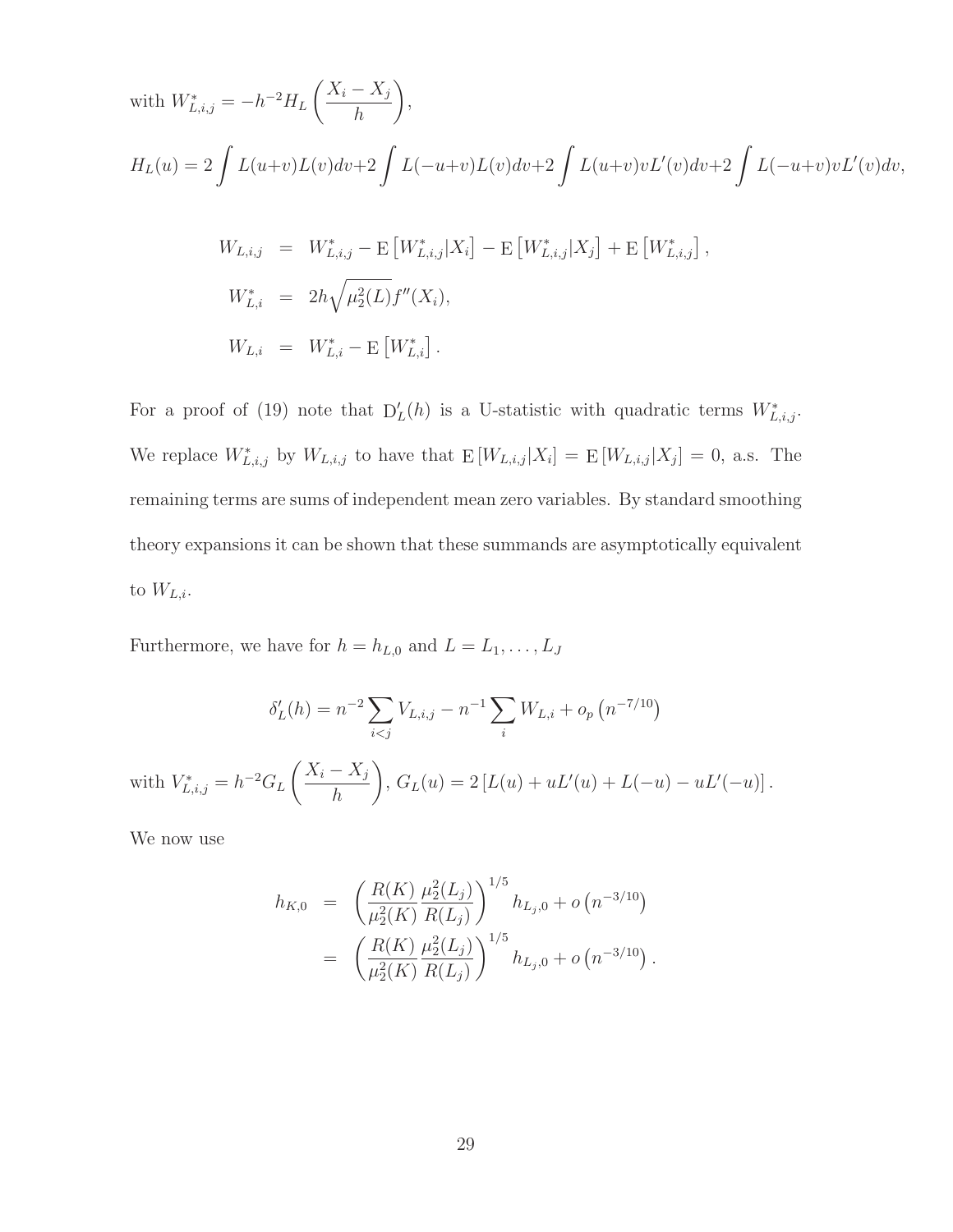This gives together with the above expansions:

$$
\hat{h} - h_{ISE} = \sum_{j=1}^{J} w_j \left( \frac{R(K)}{\mu_2^2(K)} \frac{\mu_2^2(L_j)}{R(L_j)} \right)^{1/5} (\hat{h}_{L_j,c} - h_{L_j,0}) - (h_{ISE} - h_{K,0}) + o(n^{-3/10})
$$
\n
$$
= \sum_{j=1}^{J} w_j M_{L_j}''(h_{L_j,0})^{-1} \left( \frac{R(K)}{\mu_2^2(K)} \frac{\mu_2^2(L_j)}{R(L_j)} \right)^{1/5} \left[ -n^{-2} \sum_{i < k} \left( W_{L_j,i,k} + V_{L_j,i,k} \right) \right]
$$
\n
$$
-M_K''(h_{MISE})^{-1} \left[ -n^{-2} \sum_{i < k} W_{K,i,k} - n^{-1} \sum_{i} W_{K,i} \right] + o_p(n^{-3/10}) \tag{20}
$$

Now

$$
M_L''(h_{L,0}) = 2\frac{R(L)}{nh_{L,0}^3} + 3\mu_2^2(L)R(f'')h_{L,0}^2 + o(n^{-2/5})
$$
  
=  $n^{-2/5}5R(L)^{2/5}R(f'')^{3/5}\mu_2^{6/5}(L) + o(n^{-3/5})$ 

With the above expansion this gives

$$
\hat{h} - h_{ISE} = M''_K (h_{MISE})^{-1} n^{-1} \sum_i W_{K,i}
$$

$$
+ M''_K (h_{MISE})^{-1} n^{-2} \sum_{i < k} Z_{ik} + o_p \left( n^{-3/10} \right)
$$

with  $Z_{ik} = Z_{ik}^* - E[Z_{ik}^* | X_i] - E[Z_{ik}^* | X_j] + E[Z_{ik}^*],$ 

$$
Z_{ik}^{*} = -h_{0,K}^{-2} \left[ H_{K} \left( \frac{X_{i} - X_{k}}{h_{MISE}} \right) - \sum_{j=1}^{J} w_{j} \left( \frac{R(K)}{R(L_{j})} \right) \left( H_{L_{j}} \left( \frac{X_{i} - X_{k}}{h_{0,L_{j}}} \right) + G_{L_{j}} \left( \frac{X_{i} - X_{k}}{h_{0,L_{j}}} \right) \right) \right]
$$

Note that we collect in the definition of  $Z_{ik}^*$  all quadratic terms in the right hand side of (20). These are the terms:  $-n^{-2}w_j M''_{L_j}(h_{L_j,0})^{-1} \left(\frac{R(K)}{\mu_0^2(K)}\right)$  $\overline{\mu_2^2(K)}$  $\mu_2^2(L_j)$  $R(L_j)$  $\int^{1/5} W_{L_j,i,k}, -n^{-2}w_j$  $M''_{L_j}(h_{L_j,0})^{-1}\left(\frac{R(K)}{\mu_3^2(K)}\right)$  $\overline{\mu_2^2(K)}$  $\mu_2^2(L_j)$  $R(L_j)$  $\int_{1/5}^{1/5} V_{L_j,i,k}$  and  $n^{-2} M_K''(h_{MISE})^{-1} W_{K,i,k}$ .

The variance of the asymptotic expansion of  $h - h_{ISE}$  can be easily calculated. Furthermore, using a central limit theorem for U-statistics (e.g. Hall, 1984) one gets the asymptotic result for  $h - h_{ISE}$  in our theorem. The second statement of the theorem can be proved similarly.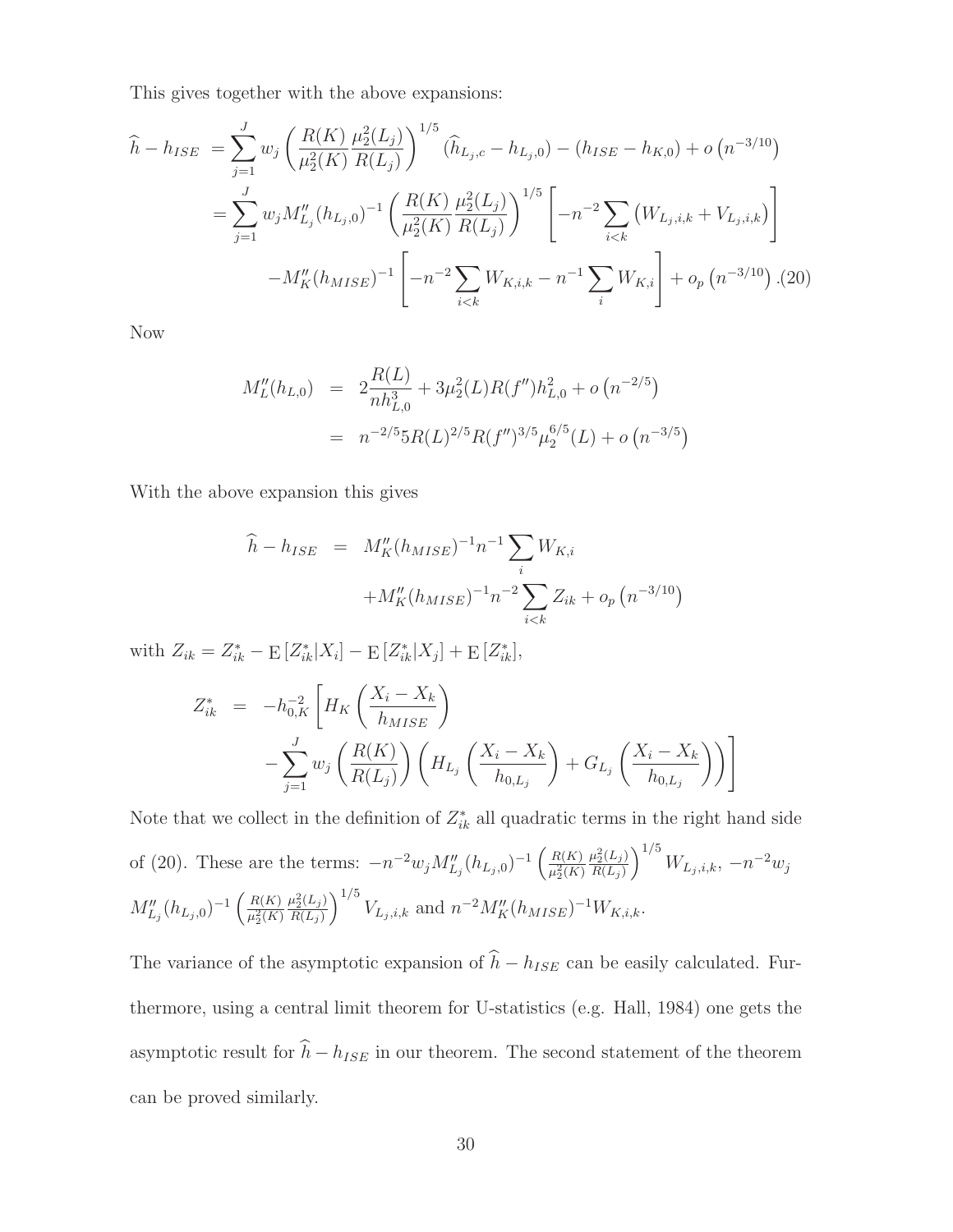## **References**

- Ahmad, I.A. and Ran, I.S., 2004, Data based bandwidth selection in kernel density estimation with parametric start via kernel contrasts, *Journal of Nonparametric Statistics*. **16**, 841–877.
- Bowman, A., 1984, An alternative method of cross-validation for the smoothing of density estimates. *Biometrika*, **71**, 353–360.
- Cao, R., 1993, Bootstrapping the Mean Integrated Squared Error, *Journal of Multivariate Analysis*, **45**, 137–160.
- Chaudhuri, P. and Marron, J.S., 1999, SiZer for Exploration of Structures in Curves. *Journal of the American Statistical Association*, **94**, 807–823.
- Cheng, M.Y., 1997a, Boundary-aware estimators of integrated squared density derivatives. *Journal of the Royal Statistical Society Ser. B*, **50**, 191–203.
- Cheng, M.Y., 1997b, A bandwidth selector for local linear density estimators. *The Annals of Statistics*, **25**, 1001–1013.
- Chiu, S.T., 1991, Bandwidth selection for kernel density estimation. *The Annals of Statistics*, **19**, 1883–1905.
- Godtliebsen, F.; Marron, J.S. and Chaudhuri, P., 2002, Significance in Scale Space for Bivariate Density Estimation. *Journal of Computational and Graphical Statistics*, **11**, 1–21.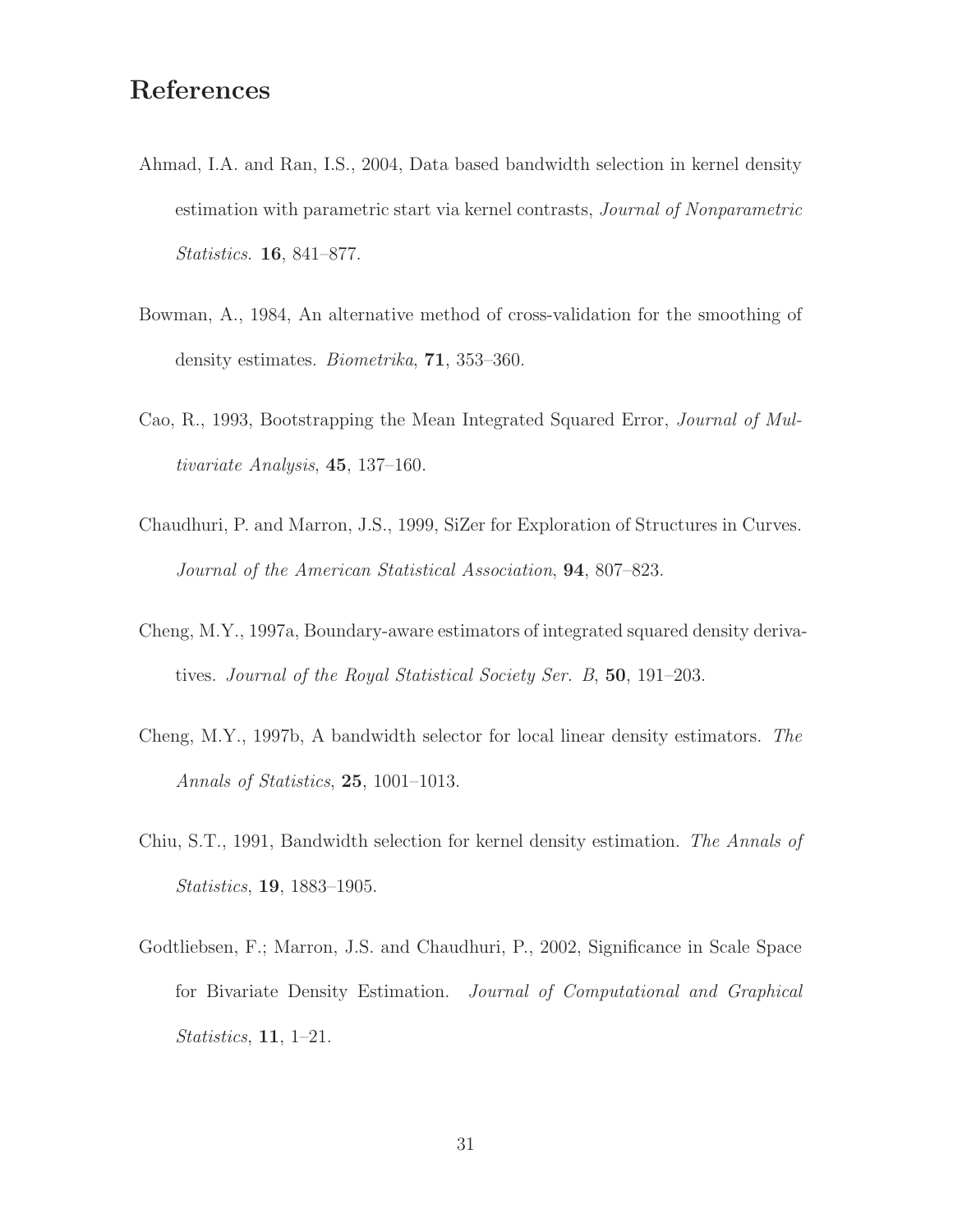- Härdle, W., Hall, P. and Marron, J.S., 1988, How far are automatically chosen regression smoothing parameters from their optimum?. *Journal of the American Statistical Association*, **83**, 86–99.
- Hall, P., 1984, Central Limit Theorem for Integrated Square Error of Multivariate Nonparametric Density Estimators. *Journal of the Multivariate Analysis*, **14**, 1–16.
- Hall, P. and Johnstone, I., 1992, Empirical Functionals and Efficient Smoothing Parameter Selection. *Journal of the Royal Statistical Society B*, **54** (2), 475– 530.
- Hall, P. and Marron, J.S., 1987, Extent to which Least-Squares Cross-Validation Minimises Integrated Square Error in Nonparametric Density Estimation. *Probability Theory and Related Fields*, **74**, 567–581.
- Hall, P., Marron, J.S. and Park, B., 1992, Smoothed cross-validation. *Probability Theory and Related Fields*, **92**, 1–20.
- Hanning, J. and Marron, J.S., 2006, Advanced Distribution Theory for SiZer. *Journal of the American Statistical Association*, **101**, 484–499.
- Hart, J.D., and Lee, C.-L., 2005, Robustness of one-sided cross-validation to autocorrelation. *Journal of Multivariate Statistics*, **92**, 77–96.
- Hart, J.D. and Yi, S., 1998, One-Sided Cross-Validation. *Journal of the American Statistical Association*, **93**, 620–631.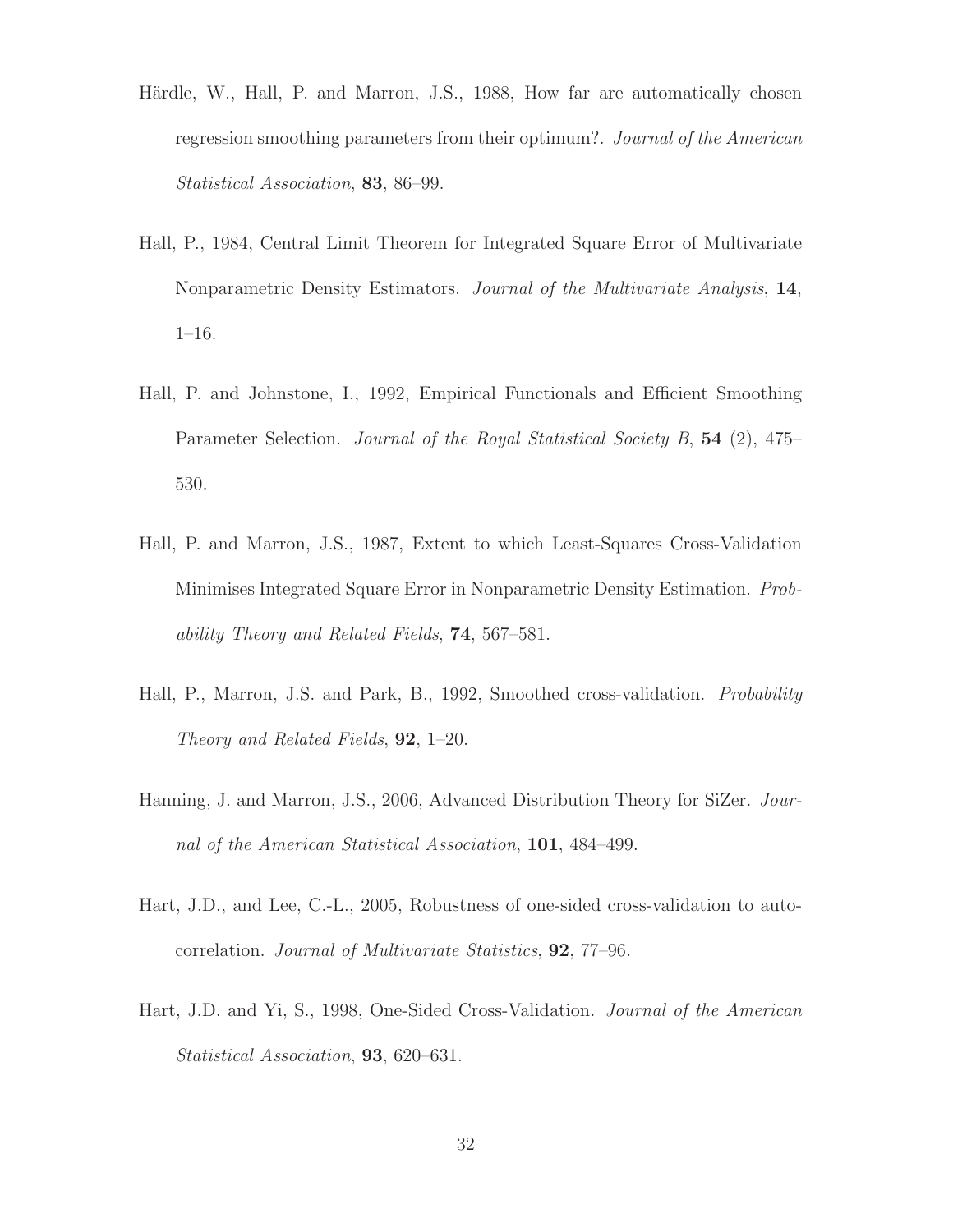- Jones, M.C., 1993, Simple boundary correction in kernel density estimation. *Statistics and Computing*, **3**, 135–146.
- Loader, C.R., 1999, Bandwidth selection: classical or plug-in. *The Annals of Statistics*, **27**, 415–438.
- Martínez-Miranda, M.D., Nielsen, J. and Sperlich, S., 2009, One sided cross-validation for density estimation with an application to operational risk. *In "Operational Risk Towards Basel III: Best Practices and Issues in Modelling. Management and Regulation, ed. G.N. Gregoriou; John Wiley and Sons, Hoboken, New Jersey.*
- Park, B.U. and Marron, J.S., 1990, Comparison of Data-Driven Bandwidth Selectors. *Journal of the American Statistical Association*, **85**, 66–72.
- Rudemo, M., 1982, Empirical choice of histograms and kernel density estimators. *Scandinavian Journal of Statistics*, **9**, 65–78.
- Savchuk, O.Y., Hart, J.D., and Sheather S.J., 2010a, Indirect cross-validation for Density Estimation. Submitted to *Journal of the American Statistical Association*, **105**, 415–423.
- Savchuk, O.Y., Hart, J.D., and Sheather S.J., 2010b, An empirical study of indirect cross-validation for Density Estimation. *IMS Lecture Notes - Festschrift for Tom Hettmansperger.*
- Scott, D.W. and Terrell, G.R., 1987, Biased and unbiased cross-validation in density estimation. *Journal of the American Statistical Association*, **82**, 1131–1146.